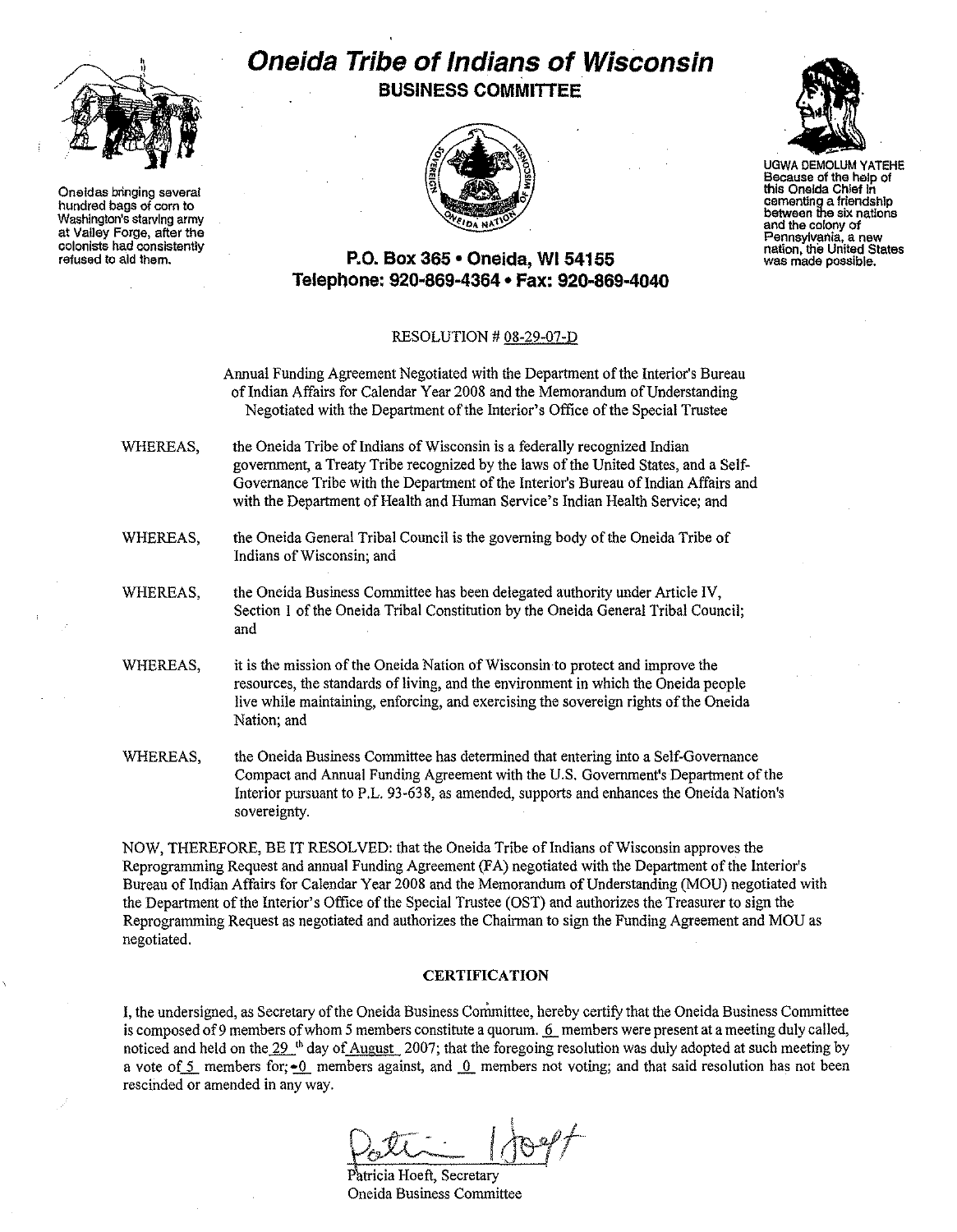### **ANNUAL FUNDING AGREEMENT FOR CY 2008 BETWEEN THE ONEIDA TRIBE OF INDIANS OF WISCONSIN AND THE UNITED STATES OF AMERICA**

#### **Section 1**

**Negotiated Agreement** - Pursuant to Title IV of P L 93-638, as amended, the Oneida Tribe of Indians of Wisconsin (herem referred to as Tribe), and the United States of America, through the Secretary of the Interior (herem referred to as the Secretary), have negotiated the Iollowmg Agreement for the assumption of responsibihties by the Tribe for the various programs, services, functions, and activities as specified in this document. This Agreement mcludes programs which are funded through or flow through the Bureau of Indian Affairs (herein referred to as BIA) for the benefit ofthe Tribe.

#### **Section 2**

**Programs, Services, Functions, and Activities Assumed By the Tribe** - The Tribe agrees to assume responsibility for the implementauon of the programs identified In the attached REPROGRAMMING REQUEST for which funds have been transferred to the Tnbe The Tribe's Budget Categories listed below specify the programs for which program responsibihttes have been assumed The Tribe has broad authonty to consohdate and redesign the programs and to reallocate funding between programs without further approval from the Secretary unless otherwise indicated in this Agreement.

- A. Education and Job Trammg
- I. Higher Education Scholarships
- 2 DIrect Employment
- 3 Adult Vocational Traimng
- 4 Johnson O'Malley
- B. Social Services
- 1 Indian Child Welfare
- 2 Services to Children, Elderly and Families
- 3. Welfare Services
- C. Conservation and Natural Resources
- 1. Forestry
- 2. WIldlife and Parks
- D Economic and Commumty
- I Economic Development
- 2 Housing Improvement Program
- 3 Road Maintenance

Page I

Oneida CY 2008 AFA.doc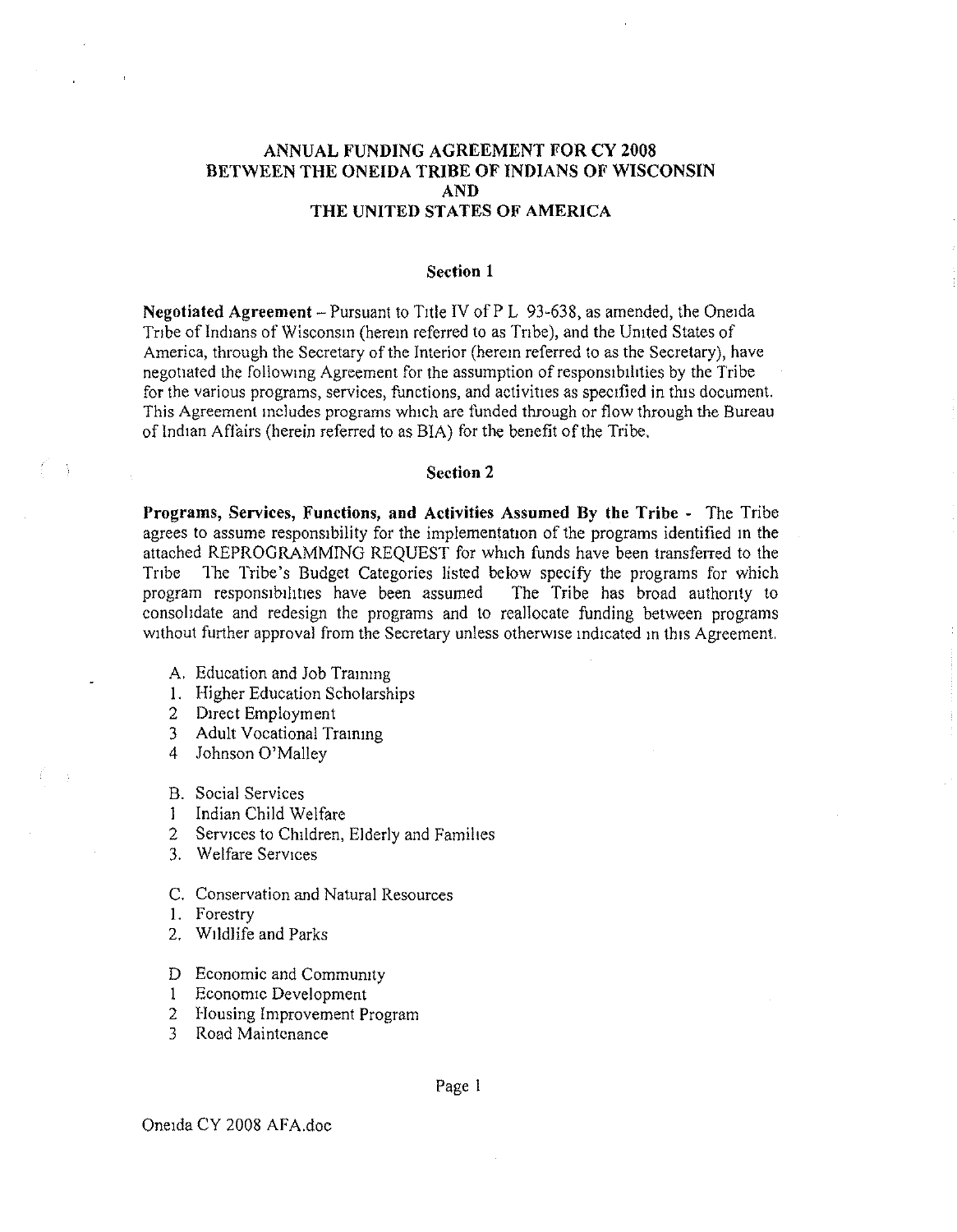- 4. Community Fire Protection
- 5, Agriculture
- 6 Real Estate Services
- 7 Real Estate Appraisals
- E. Environmental Services
- I Environmental Quality Services
- 2 Safety Management
- F. Government and Administration
- 1 Administrative Direction
- 2 Rights Protection
- 3. AId to Tribal Government
- 4. Law Enforcement
- 5. Facilities Management

#### **Section 3**

 $\big($ 

(

**Special Project or Earmarked Programs, Services, Functions, and Activities** - The Tribe is not authorized to redesign or to reallocate any of the funds for programs, services, functions, or activities which are subject to special restrictions imposed by the appropriations act or which were awarded to the Tribe based on a competition or a special identified need The following programs which meet this cntena are included in this Agreement:

Trtbal Management/Development Program Law Enforcement Forest Development Forest Inventories/Plans Water Management, Planning and Pre-Development LItigation Support Unresolved Rights Issues Environmental Management Welfare ASSistance Housing Improvement Program Real Estate Service

#### **Section 4**

**Programs, Services, Functions, or Activities Retained By the Bureau of Indian** Affairs - Any program, service, function, or activity not listed as transferred to the Tribe shall be assumed to be retained by the Secretary. In addition, the services related to functions which have been determmed to be Federal residual funcuons will be available to self-governance tnbes on the same basis as other tribes In cases where there are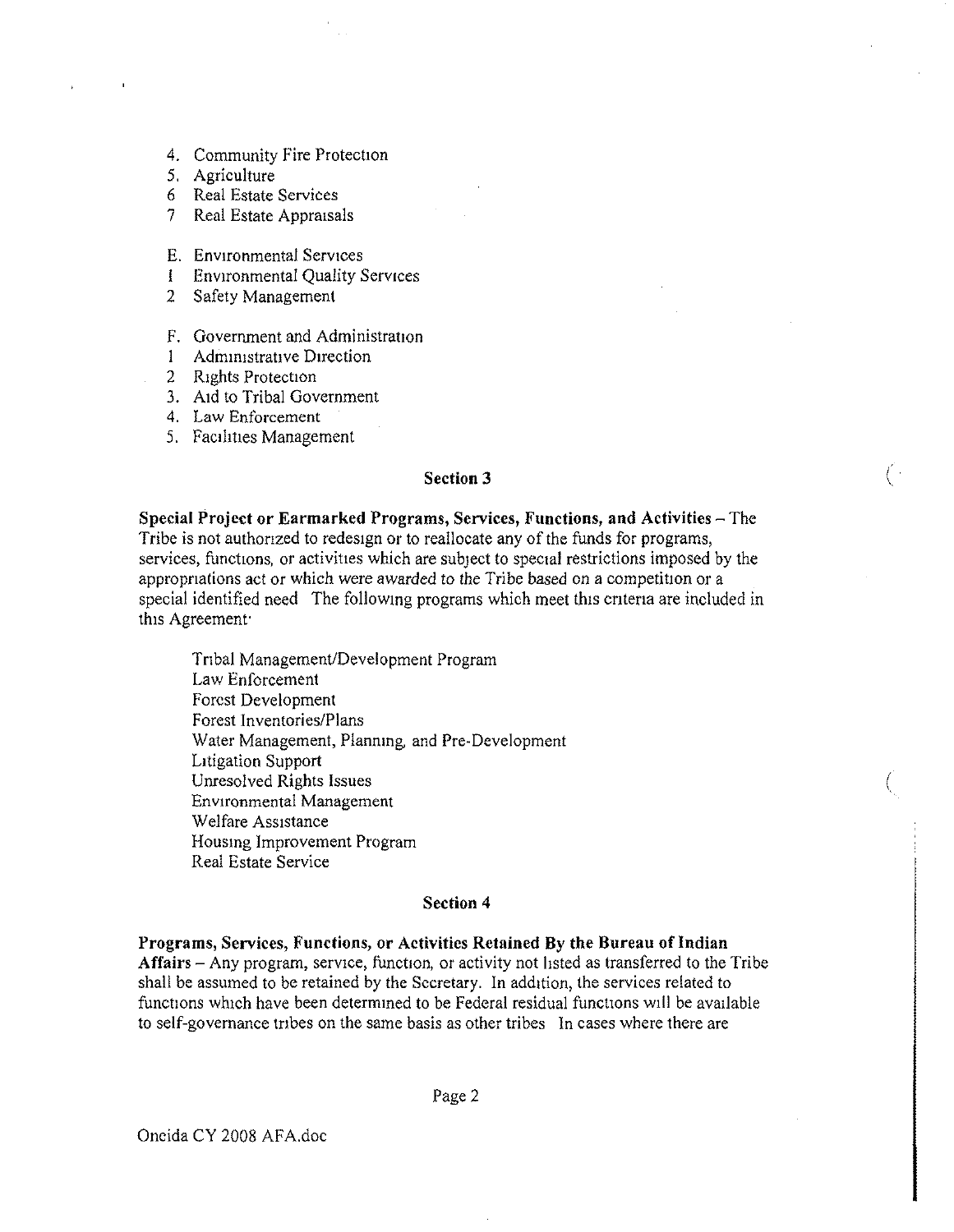shared responsibilities between the Tribe and the BIA, the respective roles of the parties will be specified in the footnotes to the REPROGRAMMING REQUEST.

#### Section 5

Amount of Funds - Subject only to Congressional action and the terms of this Agreement, the Secretary shall make available to the Tribe the total amount of funds negotiated as they are identified In the attached REPROGRAMMING REQUEST for calendar year 2008

#### Section 6

Contract Support - The Tribe is eligible for contract support funding on the same basis as tribes which contract With the BIA under P L 93-638. An amount shall be added to this Agreement at the pomt when there is clear guidance from the BIA concermng the amount available.

#### Section 7

Payment - Payment to the Tribe shall be made by the most advantageous means available The Tribe chooses to receive all funding possible on an annual lump sum basis Other funds will be transferred to the Tribe as soon as possible after the amounts due are known and deliverable

#### Section 8

Amendment or Modification of this Agreement - Except as otherwise provided in this Agreement, the Compact, or by law, any modifications to this Agreement shall be in the form of a written amendment signed by the Tribe and the Secretary. It is recognized that during negotiations there may be errors in calculations or other mistakes regarding the Tnbal funding amounts which may need to be renegotiated, Both parties mutually agree to take appropnate action to correct such errors as soon as they are identified.

#### Section 9

No Reduction in Programs, Services, or Functions to Other Tribes - Pursuant to Section 406(a) of P L  $103-413$ , as amended, nothing in this Agreement is permitted to diminish any funding or services to other tribes.

#### Section **10**

Subject to Availability of Funds - All amounts identified in this Agreement are subject to Congressional acuon on appropriations and Will be adjusted accordingly. Notification to the Tribe of such adjustments will occur as soon as practicable following the action.

Page 3

Oneida CY 2008 AFA doc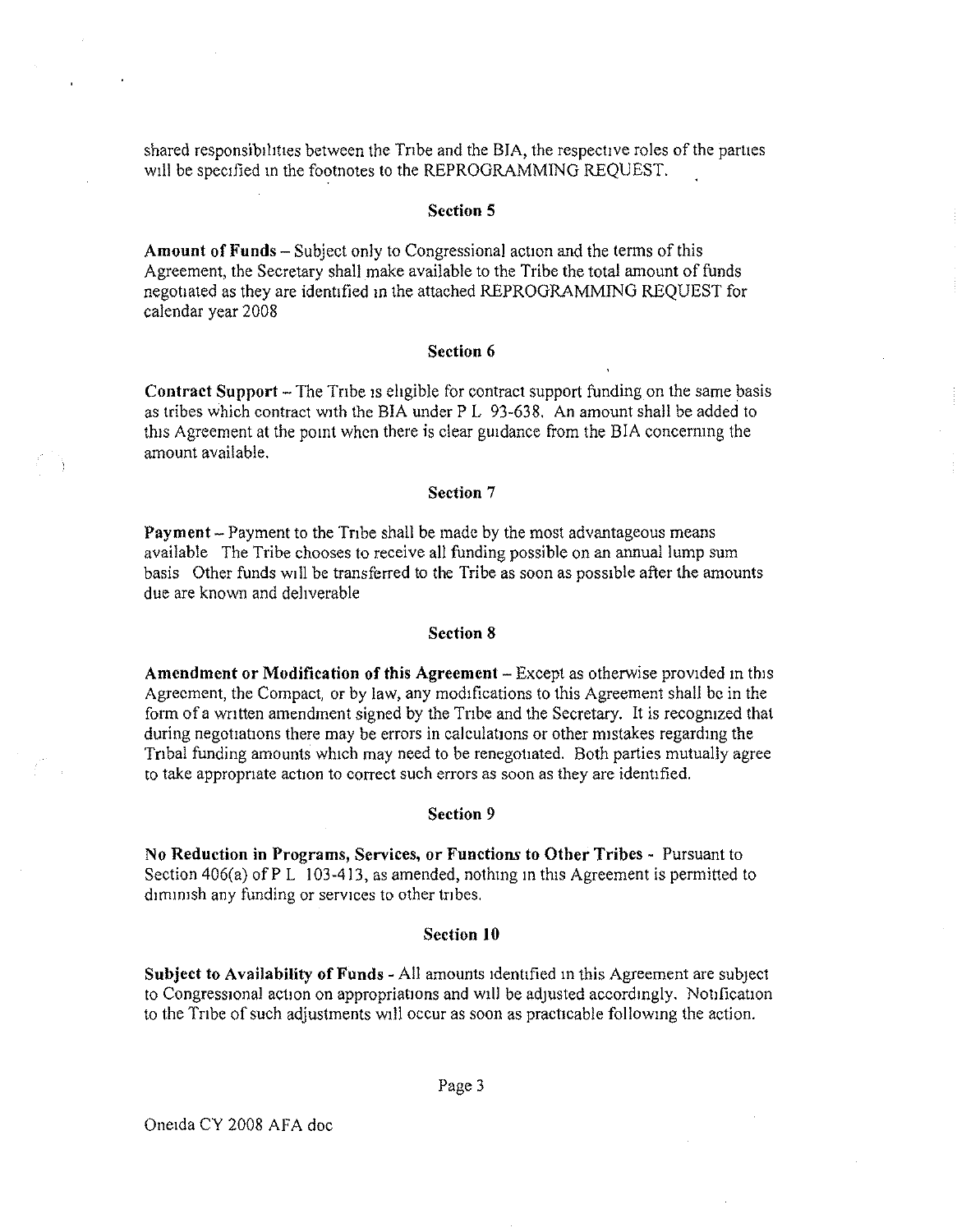#### Section 11

**Establishment of Self-Governance Base Budget - The Tribe elects to establish and** mamtam a self-governance base budget for its operations under Self-Governance. This consists of the actual amounts of recurring funding which have been base transferred from BIA budget accounts to the Self-Governance budget accounts, Wherever possible, the Secretary agrees to request these amounts for the Tribe in the President's Budget for the commg year Non-recurring funds and any other one-time funding are not ehgible to be included as part of the Tribe's base.

#### Section 12

Title I Provisions – The Tribe chooses to include the following provisions from Title I of P L 93-638 in accordance with P.L. 104-109.

> A. Section  $105(a)(1)$  "Notwithstanding any other provision of law, subject to paragraph (3), the contracts and cooperative agreements entered into with tribal orgamzations pursuant to section l02 shall not be subject to Federal contracting or cooperative agreement laws (including any regulations), except to the extent that such laws expressly apply to Indian tribes"

(

- B. Section 105(k) "For purposes of section 201(a) of the Federal Property and Administrative Services Act of 1949 (40 U,S C 48 I(a)) (relating to Federal sources of supply including lodging providers, airlines and other transportation providers), a tnbal organization carrying out a contract, grant, or cooperative agreement under this Act shall be deemed an executive agency when carrying out such contract, grant, or cooperative agreement and the employees of the tnbal organization shall be ehgible to have access to such sources of supply on the same basis as employees of an executive agency have such access,"
- C. Section  $106(m)$ . "The program income carned by a tribal organization in the course of carrying out a self-determination contract  $- (1)$  shall be used by the tribal organization to further the general purposes of the contract; and  $(2)$  shall not be a basis for reducing the amount of funds otherwise obligated to the contract"
- D. Section 106(n) "To the extent that programs, functions, services, or activities carried out by tnbal organizations pursuant to contracts entered into under this Act reduce the administrative or other responsibilities of the Secretary with respect to the operation of Indian program and result in savings that have not otherwise been included in the amount of contract funds determined under subsection (a), the Secretary shall make sueh savrngs available for the provision of addiuonal services to program beneficiaries, either directly or through contractors, in a manner equitable to both direct and contracted programs"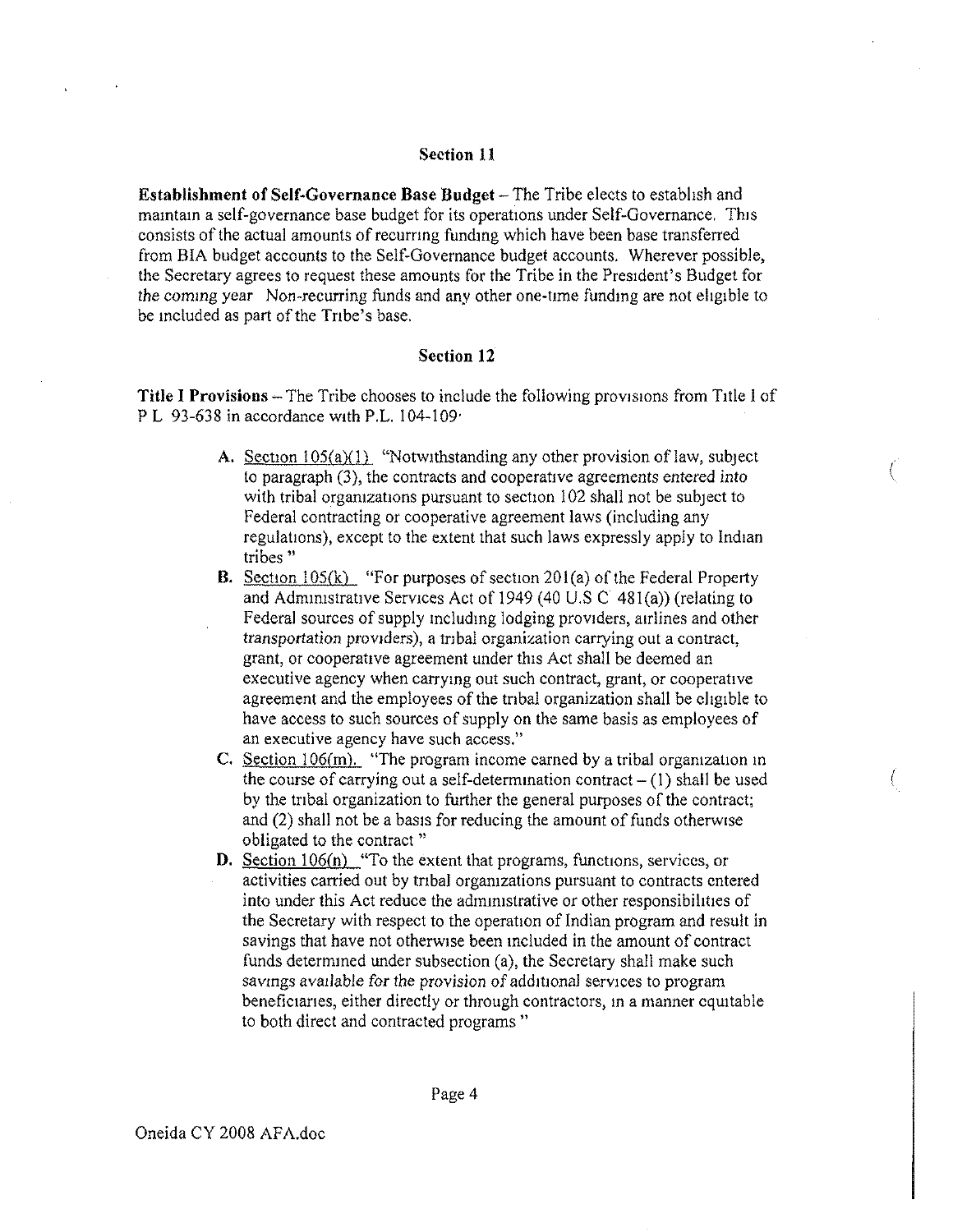E. Section 111 "Nothing in this Act shall be construed as  $- (1)$  affecting, modifying, diminishing, or otherwise impairing the sovereign immunity from suit enjoyed by an Indian tribe; or (2) authorizing or requiring the termination of any existing trust responsibility of the United States with respect to the Indian people."

#### Section 13

Conflict Between Provisions of this Agreement and the Compact - To the extent that provisions in this Funding Agreement conflict with the Compact, the Funding Agreement shall prevail.

#### Section **14**

Trust Programs - Prior to bemg granted access to DOl automated information technology systems. Tribal employees must successfully complete BlA trust automated technology systems trarmng, the costs of which will be met by the BIA (or OST). Further, pnor to being granted access to DOl automated information technology systems and DOI Trust Records in any electronic data or hardcopy format, the Tribe agrees its employees and employees of its contractors must be favorably screened and receive a final favorable suitabilrty determination issued by the BIA Personnel and Physical Security Office pursuant to OMB Circular No A-130 and DM 441. In addition, pursuant to Homeland Security Presidential Directive 12 (HSPD-12), Tribal employees and employees of their contractors must also successfully go through a Personal ldentity Venfication process pnor to being granted access to DOl automated informauon technology systems Costs Will be incurred by the BIA or OST

#### Section 15

**Trust Records Management**  $-$  The Tribe and the Secretary agree to the following: The Tribe agrees to.

(a) Preserve, protect and manage all fiduciary trust records, created and/or mamtamed by the Tribe during its management of trust programs in its Title IV agreements (A fiduciary trust record is any document that reflects the existence of an Indian trust asset and was used in the management of an Indian trust asset An Indian trust asset refers to lands, natural resources, monies or other assets held in trust at a parucular time by the Federal Government for a Tnbe, Alaska natives or that are or were at a particular time restricted against alienation, for individual Indians Management includes actions that influence, affect, govern or control an Indian trust asset. The following are examples not considered to be fiduciary trust records<sup>.</sup> general administrative, personnel or travel records, education records; law enforcement records, health records, law making unrelated to Indian trust assets; tribal council resolutions and laws unrelated to Indian trust assets, and tribal elections)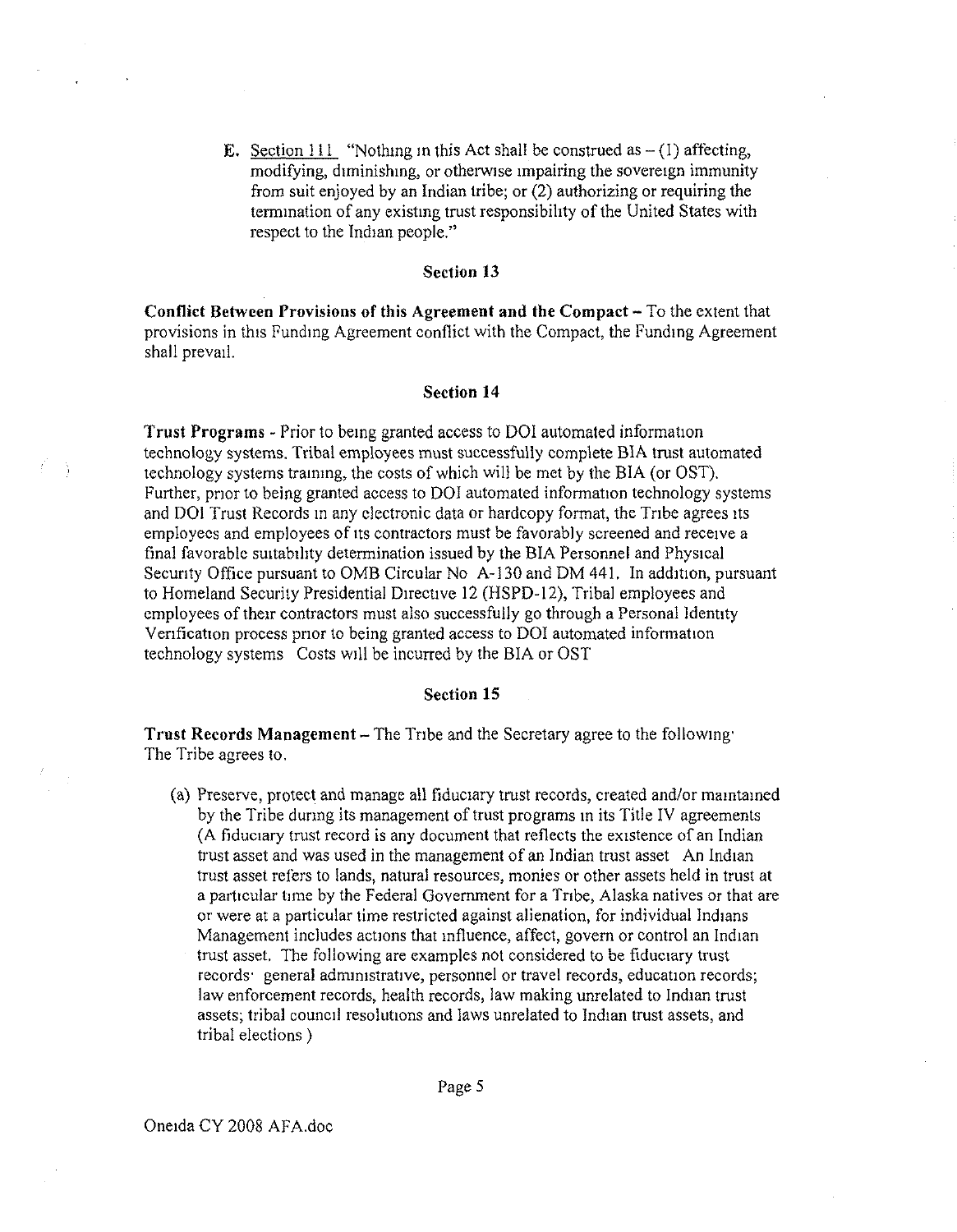- (b) Make available to the Secretary all fiduciary trust records maintained by the Tribe, provided that the Secretary gives reasonable oral or wntten advance request to the Tribe. Access shall include visual inspection and at the expense of the Secretary the production of copies (as agreed upon between the parties) and shall not include the removal of the records without Tribal approval, and
- (c) Store and permanently retain all inactive fiduciary trust records at the Tribe or allow such records to be removed and stored at the American Indian Records Repository (AIRR) in Lenexa, Kansas at no cost to the Tribe.

The Secretary agrees to'

- (a) Allow the Tribe to determine what records it creates to implement the trust program assumed under its Title IV Agreement, except that the Tribe must create and maintain the information required by statute and regulation. No additional record keeping requirements are required by this Agreement.
- (b) Store all inactive fiduciary trust records at AIRR at no cost to the Tribe when the Tribe no longer wishes to keep the records Further, the Tribe will retain legal custody and determine access to these records and such records shall not be treated as Federal records for purposes of Chapter 5 of Title 5 of the United States Code unless expressly agreed to by the Tribe,

(

(

- (c) Create and manage a single tribal storage and retrieval system for all fiduciary trust records stored at AIRR. No records Will be accepted at AIRR until such a retneval system exists; and
- (d) Provide fihng equipment and techrucal assistance for the Tribe in preserving, protectmg and managmg its fiduciary trust records from available funds appropriated for this purpose.

#### **Section 16**

**Reporting** - The Tribe agrees to provide applicable data and inforrnation to the BIA MIdwest Regional Office pursuant to the Government Performance and Results Act of 1993 (P L 103-62) (GPRA). Before providing such information, the Tribe will work with the Midwest Regional Office GPRA Coordinator to determine applicable data and information needed to meet the requirements pursuant to the Act.

#### **Section 17**

**Effective Date** - The effective date ofthis Agreement will be 90 days following the submission of the signed Agreement to the Congress and to the other tribes served by the BIA Agency Office. The planned effective date is January 1, 2008 Terms of the Agreement and funding amounts will remain in effect unless changed by Congressional action, the promulgation of Federal regulations, or Funding Agreement (herem referred to as FA) amendment. This Agreement will remain in effect in the event that the effective date of its successor FA is not on or before the expiration of this FA.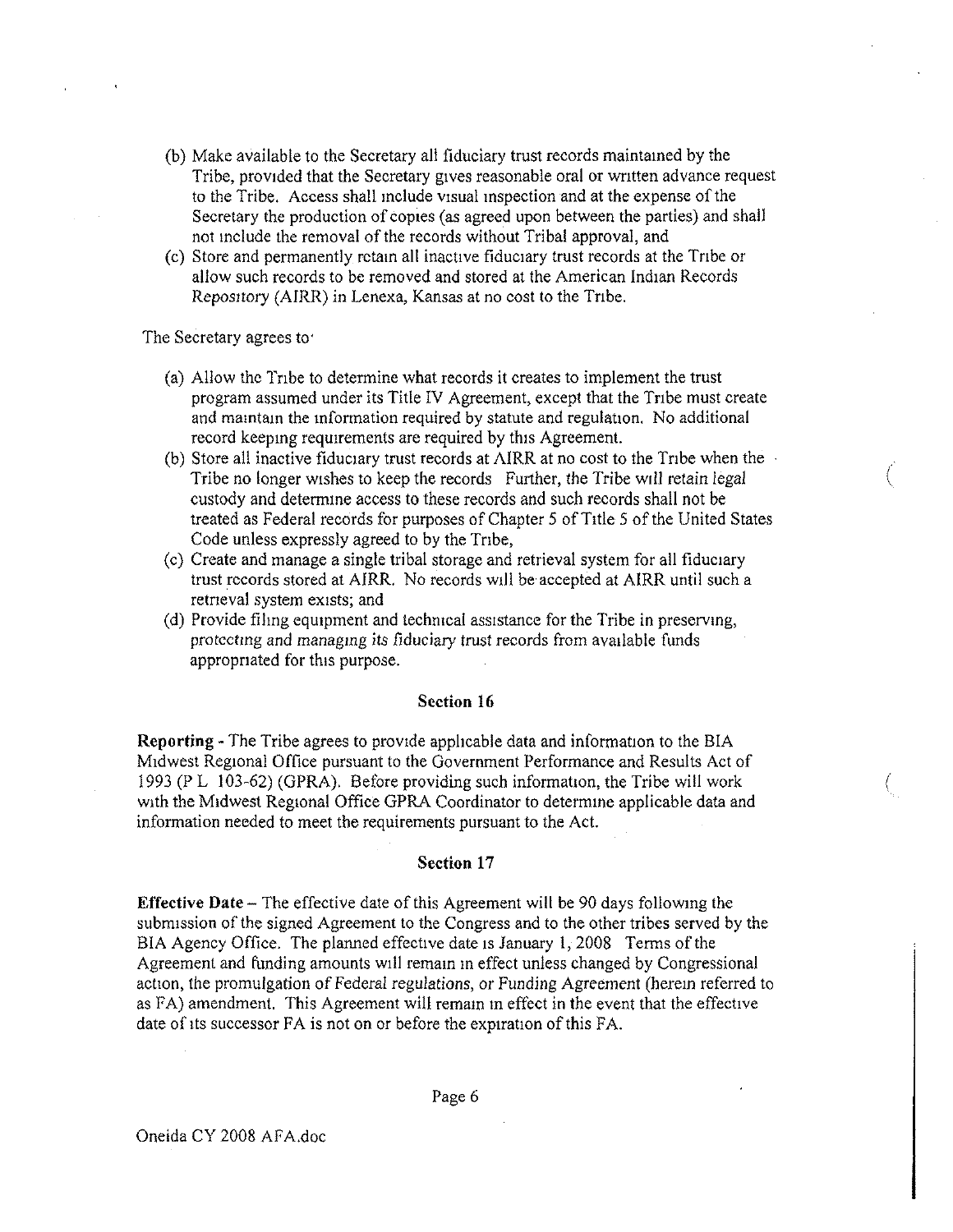### ONEIDA TRIBE OF INDIANS OF WISCONSIN

 $BY$ 

DATE: \_

Gerald L. Danforth, Chairman Oneida Business Committee

### UNITED STATES OF AMERICA

 $BY$ 

DATE<sup>\*</sup>

Self-Governance Director U.S. Department of the Interior

Page 7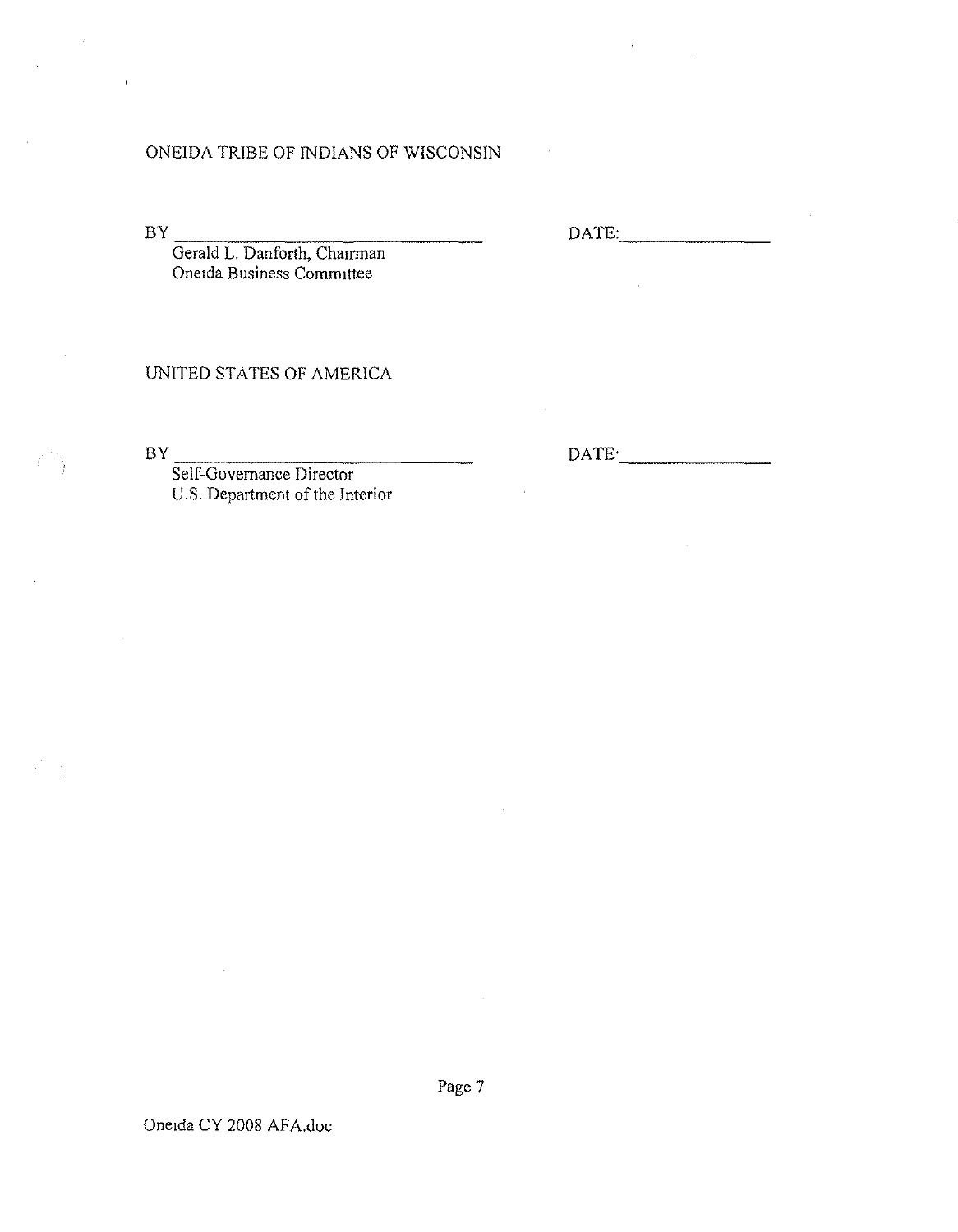#### Self Governance 2008 Funding Agreement - Reprogramming Request

 $\mathcal{L}$ 

 $\bullet$  $\ddot{\phantom{a}}$ 

Tribe ONEIDA TRIBE OF WISCONSIN

**BIA Tribal Organization Code** 

OSG Tribal Compact Code F55433

### BIA Region Office MIDWEST REGION

BIA Agency Office GREAT LAKES AGENCY

|                                                     |              |        | А          | в          | C          | D              | $E = A + B + C + D$ |     |
|-----------------------------------------------------|--------------|--------|------------|------------|------------|----------------|---------------------|-----|
|                                                     |              | Info   | OSG        | <b>OSG</b> | <b>OSG</b> | BIA            |                     |     |
| Line                                                | Cost         | Tribal | Cumulative | Shortfall  | Shortfall  | Reprogram      |                     |     |
| Item<br>Prooram Title                               | Code         | Share  | Base       | Base       | Request    | Request        | <b>Total AFA</b>    | FN  |
| 20 TMIP (UTB) - NON TPA                             | A3A00        | SO.    | \$0        | \$0        | SO.        | SO.            | \$0                 |     |
| 21 Central Office Operations                        | A5000        | 50     | \$45,000   | \$0        | \$0        | S0             | \$45,000            |     |
| 25 Administrative Services - NON TPA                | A5220        | 30     | \$39,006   | \$13,003   | \$0        | S <sub>0</sub> | \$52,009            |     |
| 29 Facilities Management - NON TPA                  | A5370        | 50     | \$13,476   | SO.        | SO.        | S0             | \$13,476            |     |
| 30 Executive Direction (Regional) - NON TPA         | A6000        | \$0    | \$6,646    | \$1,794    | \$0        | S0             | \$8,440             |     |
| 31 Admini Services (Regional - Safety) - NON TPA    | A6110        | \$0    | \$4,812    | \$1,604    | S0         | \$0            | \$6,416             |     |
| 32 Executive Direction - TPA/Agency                 | A9010        | \$0    | \$10,029   | SO.        | \$0        | S0.            | \$10,029            |     |
| 35 Administrative Services - TPA/Agency             | A9120        | \$0    | \$32,470   | \$0        | \$0        | SO.            | \$32,470            |     |
| 41 Economic Development - NON TPA                   | C6010        | 30     | \$2,062    | \$3,587    | \$0        | \$0            | \$5,649             |     |
| 42 Job Placement and Training - TPA/Agency          | C9035        | \$0    | \$2,991    | \$0        | \$0        | \$0            | \$2,991             |     |
| 44 Job Placement and Training - TPA/Tribal          | C9035        | \$0    | \$206,000  | \$0        | \$0        | \$0            | \$206,000           |     |
| 50 Road Maintenance - TPA/Tribal                    | C9250        | \$0    | \$15,672   | SO.        | \$0        | \$0            | \$15,672            | - 1 |
| 53 Education Line Officers - NON TPA                | E5030        | \$0    | \$9,384    | S0         | \$0        | 50             | \$9,384             |     |
| 56 Johnson O-Malley - TPA/Tribal                    | E9040        | \$O    | \$0        | SO.        | \$0        | \$0            | \$0                 | -2  |
| 58 Tribal Scholarships - TPA/Region                 | E9310        | \$O    | \$336,100  | S0         | \$0        | \$0            | \$336,100           | -3  |
| 69 Social Services - NON TPA                        | H6010        | \$0    | \$4,921    | S0         | \$0        | \$0            | \$4,921             |     |
| 70 Housing Development - NON TPA                    | H5030        | \$0    | \$16,943   | SO.        | \$0        | \$0            | \$16,943            |     |
| 72 Social Services - TPA/Region                     | H9010        | \$0    | \$6,966    | S0         | \$0        | SO.            | \$6,966             |     |
| 74 Welfare Assistance - TPA/Tribal                  | H9130        | \$0    | \$0        | \$0        | \$0        | S <sub>0</sub> | \$0                 | -4  |
| 77 Indian Child Welfare Act - TPA/Tnbal             | H9220        | \$0    | \$75,000   | SO.        | \$0        | S0             | \$75,000            |     |
| 78 Housing Improvement Program - TPA/Tribal         | H9370        | \$0    | \$0        | S0         | \$0        | S0             | S0                  | 2   |
| 83 Law Enforcement Projects - NON TPA               | <b>J3300</b> | \$0    | \$0        | \$0        | \$0        | \$0            | \$0                 | -5  |
| 86 Community Fire Protection - TPA/Agency           | J9030        | \$0    | \$1,600    | 30         | \$0        | \$0            | \$1,600             |     |
| 88 Community Fire Protection - TPA/Tribal           | J9030        | \$0    | \$12,000   | \$0        | \$0        | \$0            | \$12,000            |     |
| 100 Tribal Management/Development Program - NON TPA | N3210        | \$0    | \$59,745   | \$0        | \$0        | SQ.            | \$59,745            | -6  |
| 101 Water Momt Planning & Pre-Development - NON TPA | N3400        | \$0    | 30         | \$0        | S0         | \$0            | 30                  | 6   |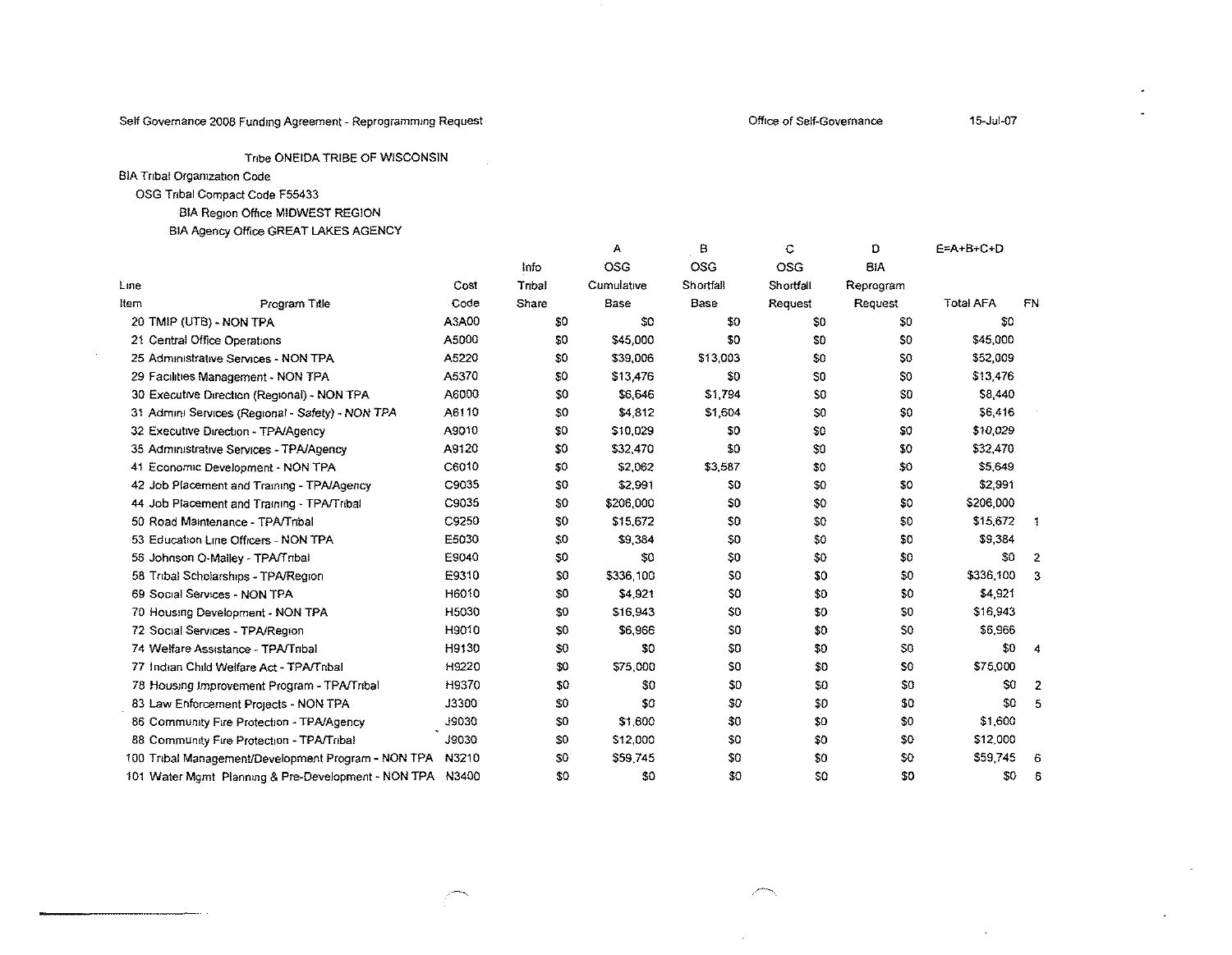| 105 Forestry - NON TPA                               | <b>N3E00</b> | \$0            | \$0           | \$0      | \$0 | \$0 | \$0            |                |
|------------------------------------------------------|--------------|----------------|---------------|----------|-----|-----|----------------|----------------|
| 108 Fish Hatchery Operations (UTB) - NON TPA         | N3F11        | \$0            | -30           | \$0      | \$0 | S0  | \$0            | -6             |
| 109 Fish Hatchery Maintenance (UTB) - NON TPA        | <b>N3F12</b> | 50             | \$0           | -50      | \$0 | \$0 | \$0            | -6             |
| 113 Agriculture (UTB) - NON TPA                      | N6A20        | S0             | \$958         | \$0      | \$0 | \$0 | \$958          |                |
| 114 Forestry (UTB) - NON TPA                         | N6A30        | SO.            | \$3,985       | \$0      | 50  | \$0 | \$3,985        | - 6            |
| 115 Forest Marketing Assistance (UTB) - NON TPA      | N6a31        | S <sub>0</sub> | S61           | 30       | \$0 | \$0 | \$51           |                |
| 117 Wildlife and Parks (UTB) - NON TPA               | <b>N6A50</b> | S <sub>0</sub> | \$1,370       | \$0      | \$0 | \$0 | \$1,370        |                |
| 124 Agriculture Program (UTB) - TPA/Tribal           | <b>N9B10</b> | S0             | \$3,500       | \$0      | \$0 | \$O | \$3,500        |                |
| 125 Forestry Program (UTB) - TPA/Agency              | <b>N9C30</b> | SO.            | <b>\$2663</b> | \$0      | \$O | \$0 | \$2,663        |                |
| 138 Litigation Support - NON TPA                     | R3210        | \$0            | -SO           | 30       | \$0 | \$0 | 50             | -6             |
| 142 Environmental Quality Projects - NON TPA         | R3B30        | S <sub>0</sub> | \$0           | -50      | \$0 | 30  | S <sub>0</sub> | -6             |
| 147 Other Indian Rights Protection - NON TPA         | R6020        | S <sub>0</sub> | \$1,714       | -50      | \$0 | \$0 | \$1,714        |                |
| 152 Environmental Quality Services (UTB) - NON TPA   | <b>R6C70</b> | S <sub>0</sub> | \$2,226       | SC.      | \$0 | \$0 | \$2,226        |                |
| 159 Rights Protection - TPA/Agency                   | R9120        | SO.            | \$3,353       | SO.      | \$0 | \$0 | \$3,353        |                |
| 166 Real Estate Services Program (UTB) - TPA/Agency  | <b>R9C70</b> | \$0            | \$37,280      | SO       | S0  | \$O | \$37,280       | $\overline{7}$ |
| 169 Real Estate Appraisals (Moved to OST) TPA/Agency | <b>R9C80</b> | 50             | \$5,516       | S0       | S0  | SO. | \$5,516        | - 8            |
| 179 Other Aid to Tribal Government - NON TPA         | T6020        | SO.            | \$7,032       | \$2,344  | \$0 | S0  | \$9,376        |                |
| 180 Other Aid to Tribal Government - TPA/Agency      | T9020        | \$0            | \$13,560      | S0       | S0  | S0  | \$13,560       |                |
| 182 Other Aid to Tribal Government - TPA/Tribal      | T9020        | SO.            | -50           | -SC      | \$0 | S0  | -50            |                |
| 186 Self-Govemance Compacts - TPA/Tribal             | T9240        | SO.            | ( \$184, 881) | -30      | \$0 | \$0 | ( \$184, 881)  |                |
| 187 Contract Support (Ongoing) - TPARegion           | T3970        | S0             | \$0           | \$0      | \$0 | \$0 | \$0            | -9             |
| 190 TPA General Increase - TPA/Tribal                | T9901        | \$0            | \$125,696     | 30       | \$0 | 30  | \$125,696      |                |
| 191 638 Pay Costs - TPA/Tribal                       | T9902        | S0             | \$98,480      | -50      | \$0 | 30  | \$98,480       |                |
| 192 Retirement Adjustment - TPA/Tribal               | T9903        | 50             | \$600         | \$0      | \$0 | \$0 | \$600          |                |
|                                                      |              | SO.            | \$1,023,936   | \$22,332 | \$0 | \$0 | \$1,046,268    |                |

 $\omega^{\star}$ 

 $\mathcal{A}^{\mathcal{A}}$ 

AUTHORIZED FINANCIALOFFICERS

**Bureau of Indian Affairs - Regional Office** 

**Tnbe**

 $\sim 10$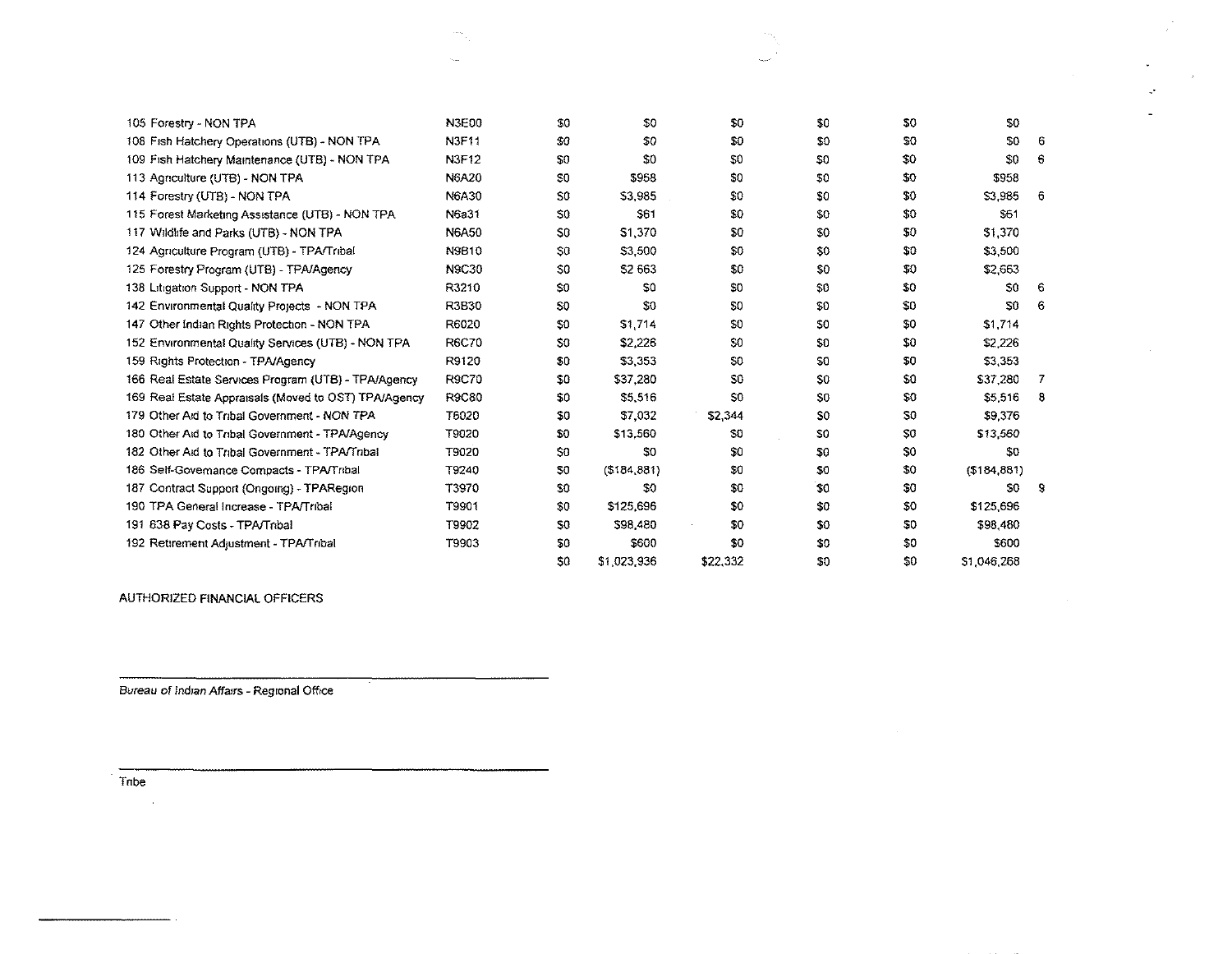Office of Seff-Govemance

#### Footnotes

- 1 BIA Road Maintenance funds that the Tnbe ISehglble to receive are to be Included 10 the Tube's Funding Agreement for CY *2008* The amount shown IS an estimate A relative needs formula will be used to determine the actual amount The distribution will be derived from the official 2007 inventory which is based on accepted updates submitted before June 15, 2007
- 2 This program 1\$ excluded from the President's 2008 Budget Request to Congress Should final appropnanons restore the program, the Tnbe elects to operate the program through this Funding Agreement
- 3 OSG will reprogram \$282,787 from the Scholarships line item to the BIA Midwest Regional Office (MRO) on a one-time basis to pay for the Tribe's share of the Fee-to-Trust Project The MOU between the Tribe and the MRO IS attached to the Funding Agreement Any of these funds not used by the MRO for the project Will be returned to the Tnbe
- 4 Total funds will be distributed based upon welfare assistance need as determined by the national distribution methodology used by the BIA
- 5 Any eligIble new law enforcement and corrections program fundmg Will be deternuned and added to the Fundmg Agreement based on a detemunanon by the **BIA Office of Justice Services**
- 6 The amount is to be determined The amount identified is the best estimate at the time of negotiation and is subject to adjustment based on actual award, selection of project, or distribution methodology used by the BIA provided that Self-Governance and other tnbes and BIA Agenciesw are treated similarly
- 7 The Tribe and the MRO will continue to cooperate in facilitating and expediting the processing of land into trust for the Tribe Any additional formal agreements entered into between the Tribe and the MRO will be attached and incorporated into the Funding Agreement through an amendment

 $\overline{\phantom{1}}$ 

."

- 8 A Memorandum of Understanding between the Tribe and the Office of the Special Trustee for Amencan Indians will be attached and incorporated into the Annual Fundmq Agreement
- 9 The amount is to be determined Funds will be distributed as described in the BIA's Contract Support Policy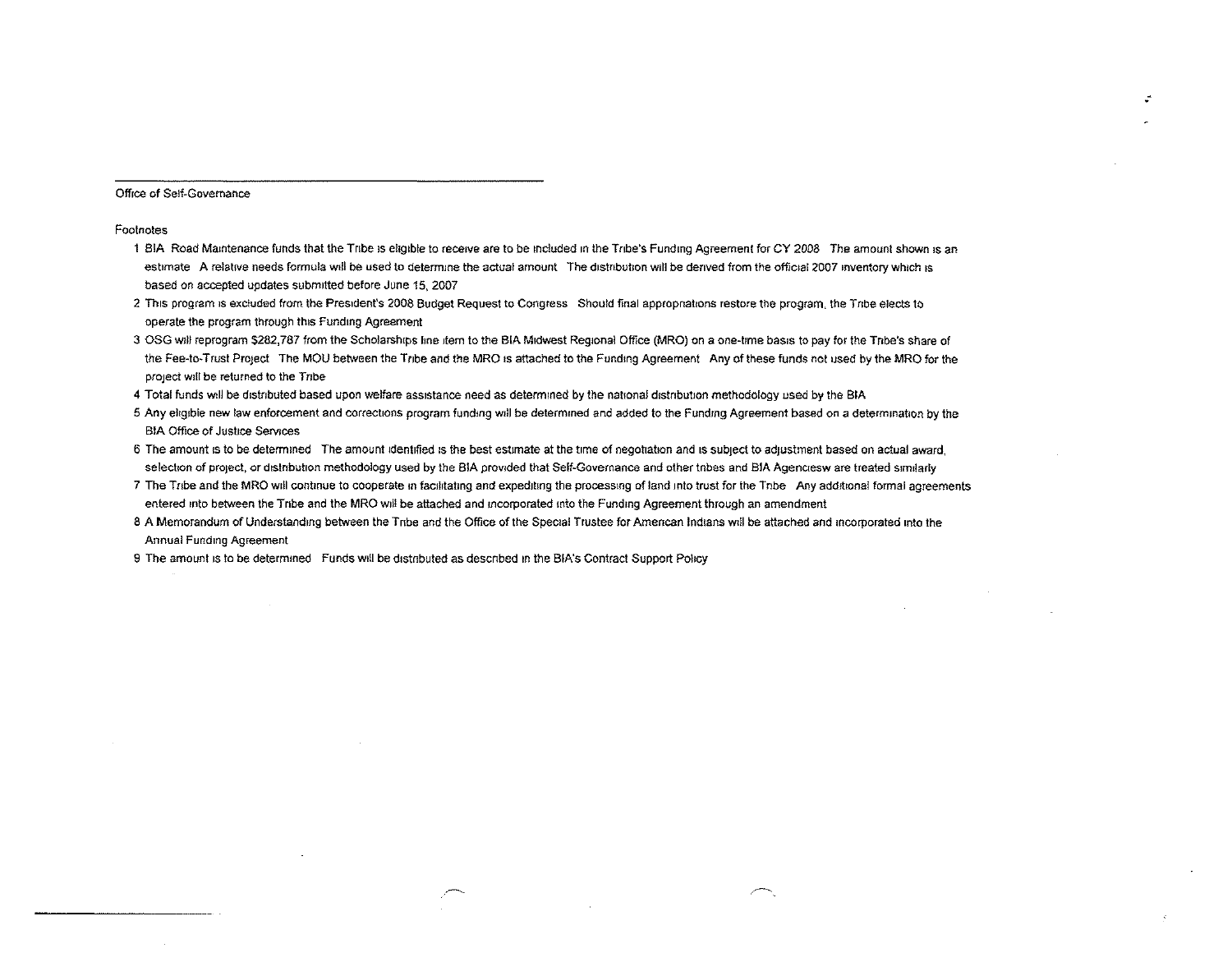### MEMORANDUM OF UNDERSTANDING BETWEEN THE ONEIDA TRIBE OF INDIANS OF WISCONSIN AND THE DEPARTMENT Of THE INTERIOR OFFICE OF THE SPECIAL TRUSTEE FOR AMERICAN INDIANS FOR REAL ESTATE APPRAISAL SERVICES FISCAL YEAR 2008

#### I. AUTHORITY

This Memorandum of Understanding (MOU) between the Oneida Tribe Of Indians OfWisconsm (Tribe) and the Department of the Interior. Office of the Special Trustee for American Indians (OST) is entered Into pursuant to a compact Initiated under Title IV of the Indian Self-Determination and Education Assistance Act (P,L. 93-638), as amended.

#### II. PURPOSE:

The purpose of this MOU is to detail the coordination, implementation, duties and responsibilities of each party for the Tribe's operation of the OST Real Estate Appraisal Program for Fiscal Year 2008. Pursuant to the Fiscal Year 2008 Annual Funding Agreement (AFA), this MOU IS an attachment to the Fiscal Year 2008 AFA and is incorporated mto and made a part of the Fiscal Year 2008 AFA as if set out in full in the AFA This MOU shall be attached to the AFA for this year and subsequent years and remain in effect unless modified and such modification is agreed to in writing by both parties

### III. THE TRIBE'S DUTIES AND RESPONSIBILITIES IN PERFORMING REAL ESTATE APPRAISAL SERVICES

#### A. Program Guidance

Real estate appraisal services shall be provided in accordance with published authority and procedures contained in the Code of Federal Regulations, Title 25, the Uniform Standards of Professional Appraisal Practice (USPAP) and Uniform Appraisal Standards for Federal Land Acquisitions (UASFLA), mcludinq updates and revisions. OST-Office of Appraisal Services (OST-OAS) Regional Appraisers are available to provide guidance for the interpretation and use of these standards.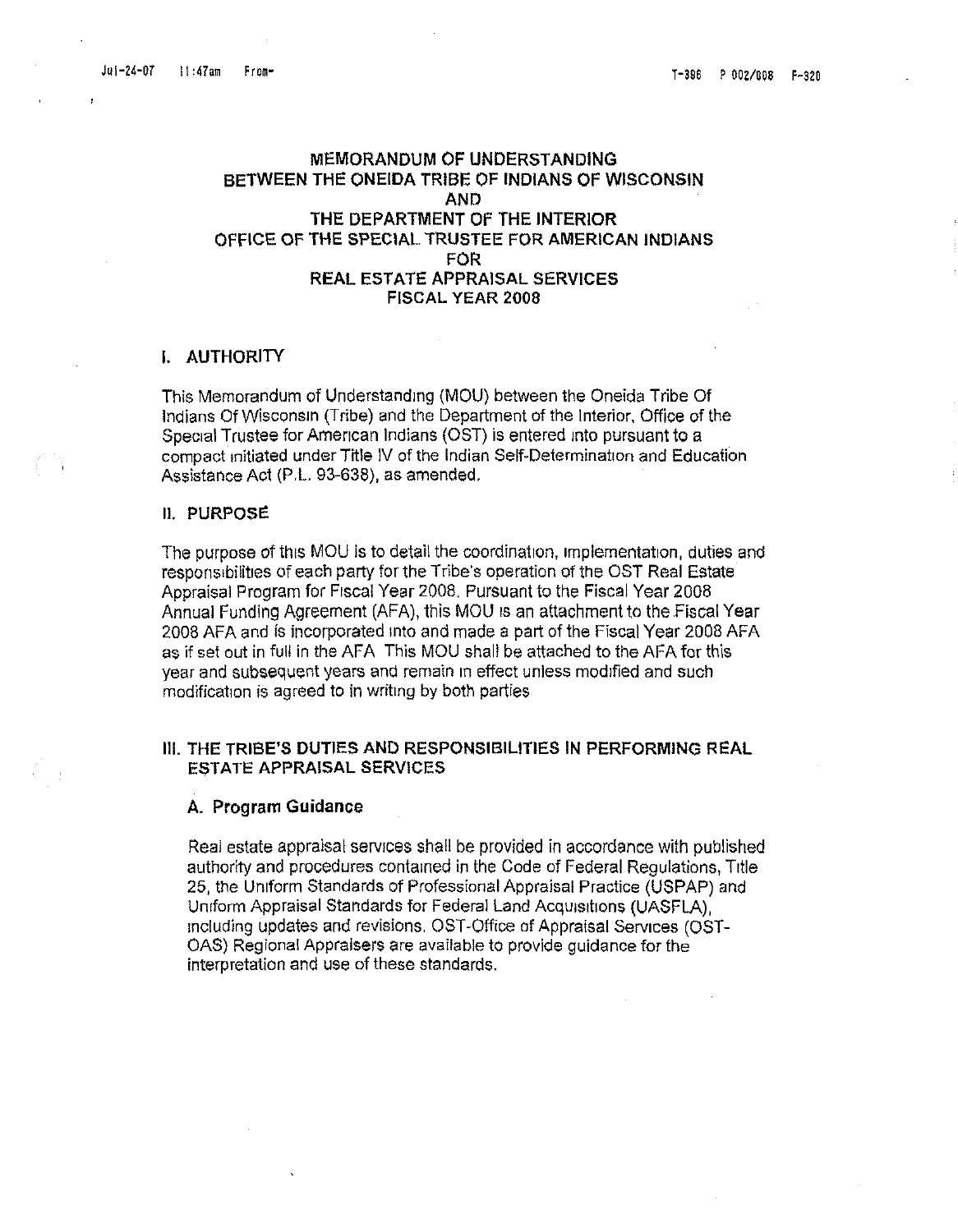(

### B. Program Responsibilities

### 1. Appraisal Procedures

- a. The Tribe agrees to conduct all appraisals or valuations, as required, to support real estate transactions on trust or restricted property<sup>1</sup>
- b. Appraisals must'
	- i) Identify the BIA as the Client in all appraisal reports of trusVrestncted property;
	- ii) Identify the OST-OAS as an Intended User in the body of the appraisal report; and
	- iii) Identify any third party Intended Users of the report, such as the Tribe, Agencies, individual Indiahs, etc.
- c. Consultation reports to analyze a Farr Market Rent for grazing or agncultural leases will be performed m accordance with USPAP Standards 4 and 5
- d. The Tribe agrees not to submit an appraisal for use in a trust transaction until the appraisal has been reviewed and approved by the OST-OAS.
- e. Appraisers must not disclose confidential information or assignment results prepared for the trust landowner to anyone other than the Client, Intended Users or persons specifically authonzed by the Client.
- f. The Tribe shall submit one  $(1)$  original appraisal report and one  $(1)$ copy with original signatures to the OST-CAS Regional Appraiser for review.
- g. The Tribe agrees that all appraisals submitted for review must be signed by a state-certified general appraiser.
- h. The Tribe agrees to submit the completed appraisal report to the OST-OAS Regional appraiser for review within 60 days of receipt of the appraisal request, or provide notice to OST before the expiration of the 60 days if the complexity of the appraisal warrants extending this time period.
- i. Appraisals must be submitted to the Regional Appraiser in either a self-contained or summary format

#### 2. Appraisal Log

a. The Tribe agrees to maintain an appraisal tracking log of all appraisal requests received The appraisal log shall be available for review by the CST-OAS for reporting purposes. The Tribe agrees

 $<sup>1</sup>$  Appraisals are conducted to support real estate transactions on trust or restricted property</sup> Including negotiated sales, leases, homesite orresidenuat leases, gift deeds, subdivisions and partitions, property exchanges, back rent and Simple interest for trespass purposes, various types of easements and rights-of-way, special use permits, or removal of restrictions

OST does not perform appraisals for mortgage purposes, probates, subleases, minerai evaluations, acquisitions or sales of fee lands, such appraisals are not included in this MOU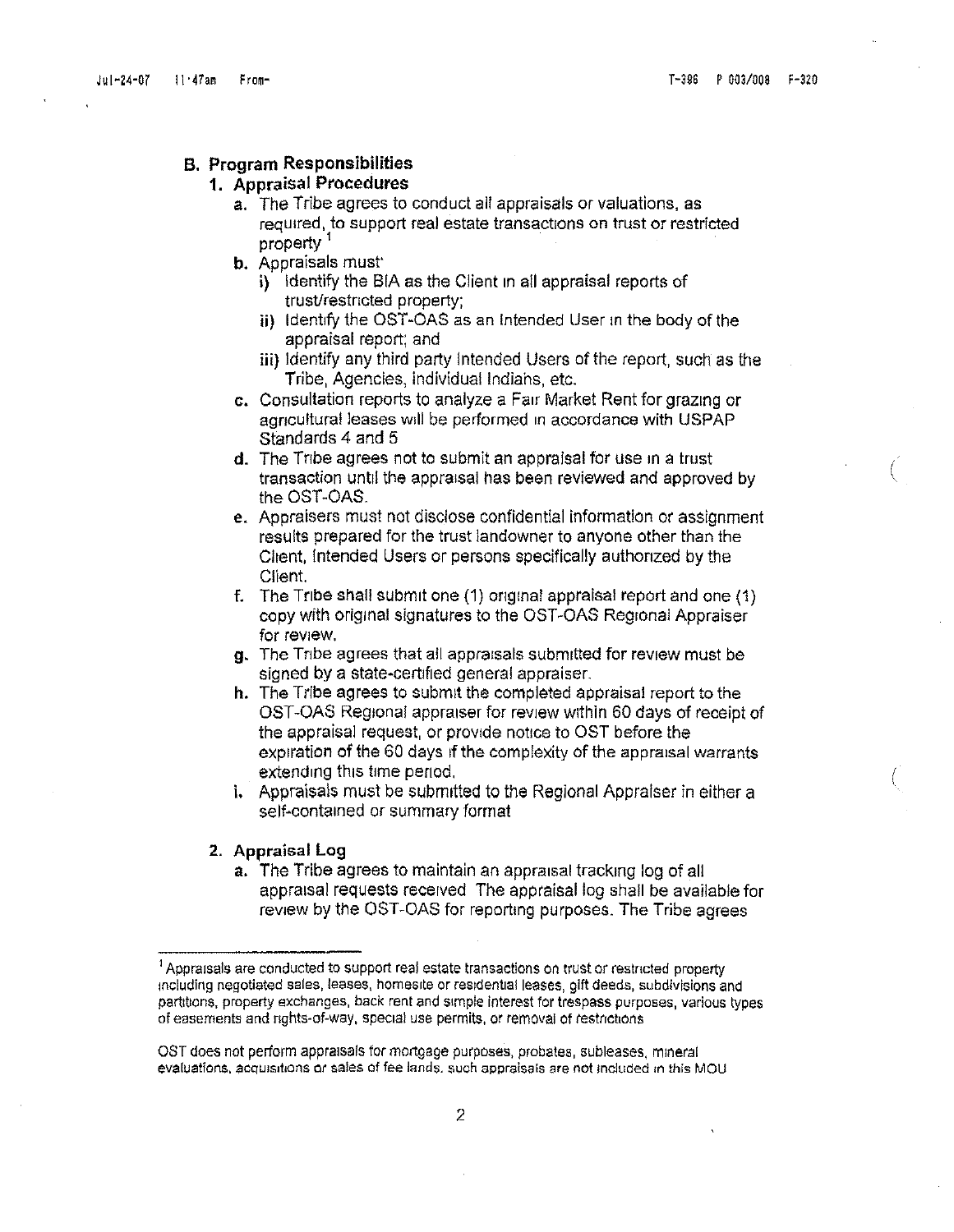to submit the appraisal log to the OST-OAS on an annual basis See Section III. B. 7.b.

- b. At a minimum, the appraisal tracking log shall contain:
	- i) Appraisal request number
	- ii) Allotment or tnbal tracking number
	- iii) Appraisal request date (date accepted as a complete request with supporting documents)
	- iv) Due date, i.e., the agreed upon date that the appraisal is needed
	- v) Purpose of appraisal
	- vi) Legal descriptions

vii)Slze of property appraised

- viii) Intended use of appraisal
- ix) Effective date of appraisal
- x) Ownership Information

xi) Appraiser of record

- xii)Approval date of the appraisal
- xiii) Conclusion of value
- xlv) Dete transmitted
- xv) Intended Users, if any
- c. The Tribe agrees to provide to the OST-OAS Regional Appraiser the appraisal tribal backlog Information on a fiscal year quarterly basis on January 15,2008, April 15, 2008, July 15, 2008, October 15,2008, and subsequent years on the same quarterly basis. Tnbal backlog is considered to be any request(s) for appraisal(s) that have not been completed and provided to the OST- OAS Regional Appraiser for review within 61 days of the due date

#### 3. Conflict of Interest

- a. To avoid a conflict of mterest or the appearance of a conflict of interest, neither a Tribal appraiser employed, nor a fee appraiser contracted, by the Tribe shall complete an appraisal On land held by an immediate relative as defined by Tribal law and policy.
- **b.** If applicable, when the Tribe is conducting an appraisal for trust property that an individual landowner has offered for sale to the Tribe the Tribe's appraiser, whether an employee or a fee appraiser, shall disclose such potential conflict of interest to GAS with the request for review and approval

#### 4. Appraisal Contracts

The Tribe agrees that appraisals provided by contractors shall meet the requirements of this MOU.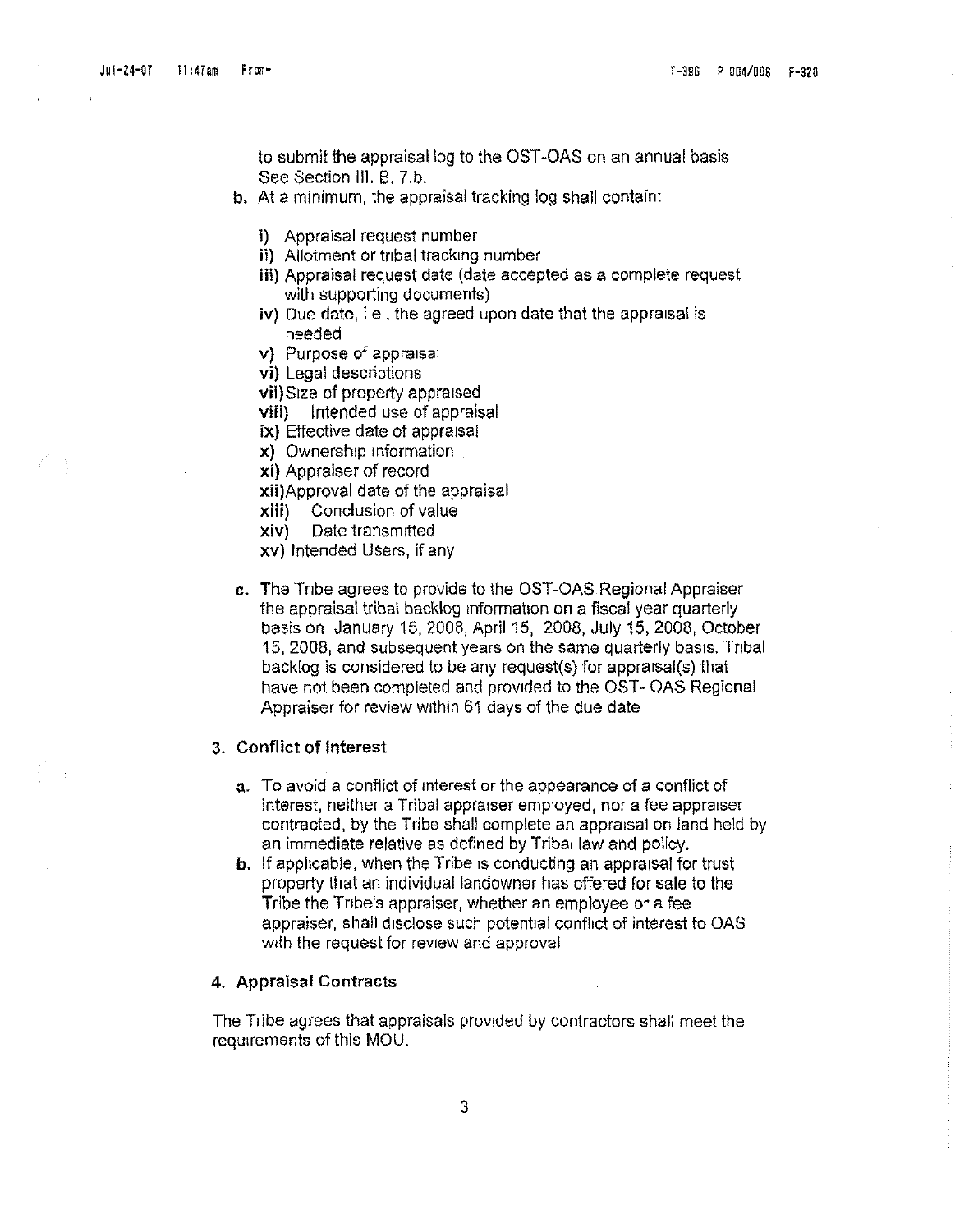(

(

#### 6. Records Management

- a. The Tribe agrees to:
	- i) preserve, protect and manage all fiduciary trust records created and/or maintained by the Tribe during its management of the real estate appraisal services program
		- (a) A fiduciary trust record is any document that reflects the existence of an Indian trust asset, and was used In the management of an Indian trust asset.
		- (b) An *Indian trust asset* refers to lands, natural resources, monies or other assets held in trust at a particular time by the Federal Government for a Tribe. Alaska natives or that are or were at a particular time restricted against alienation, for individual Indians
		- (c) Management Includes actions that Influence, affect, govern, or control an Indian trust asset

The following are examples not considered to be flduciary trust records.

- general administrative, personnel or travel records,
- education records;
- law enforcement records;
- health records,
- law making unrelated to Indian trust assets;
- tribal council resolutions and laws unrelated to Indian trust assets, and
- tribal elections
- ii) make available to the Secretary of the Interior (Secretary) all fiducrary trust records maintained by the Tribe, provided that the Secretary gives reasonable oral or written advance request to the Tribe Access shall Include visual inspection and, at the expense of the Secretary, the production of copies (as agreed upon between the parties) and shall not Include the removal of the records without tribal approval; and
- iii) store and permanently retam all inactive fiduciary trust records at the Tribe or allow such records to be removed and stored at the American Indian Records Repository (AIRR) In Lenexa, Kansas, at no cost to the Tribe.
- b. The Secretary agrees to.
	- i) allow the Tnbe to determine what records it creates to implement the trust program assumed under its Title IV agreement, except that the Tribe must create Information required by statute, regulation, and this MOU No additional record keeping requirements are required by this agreement;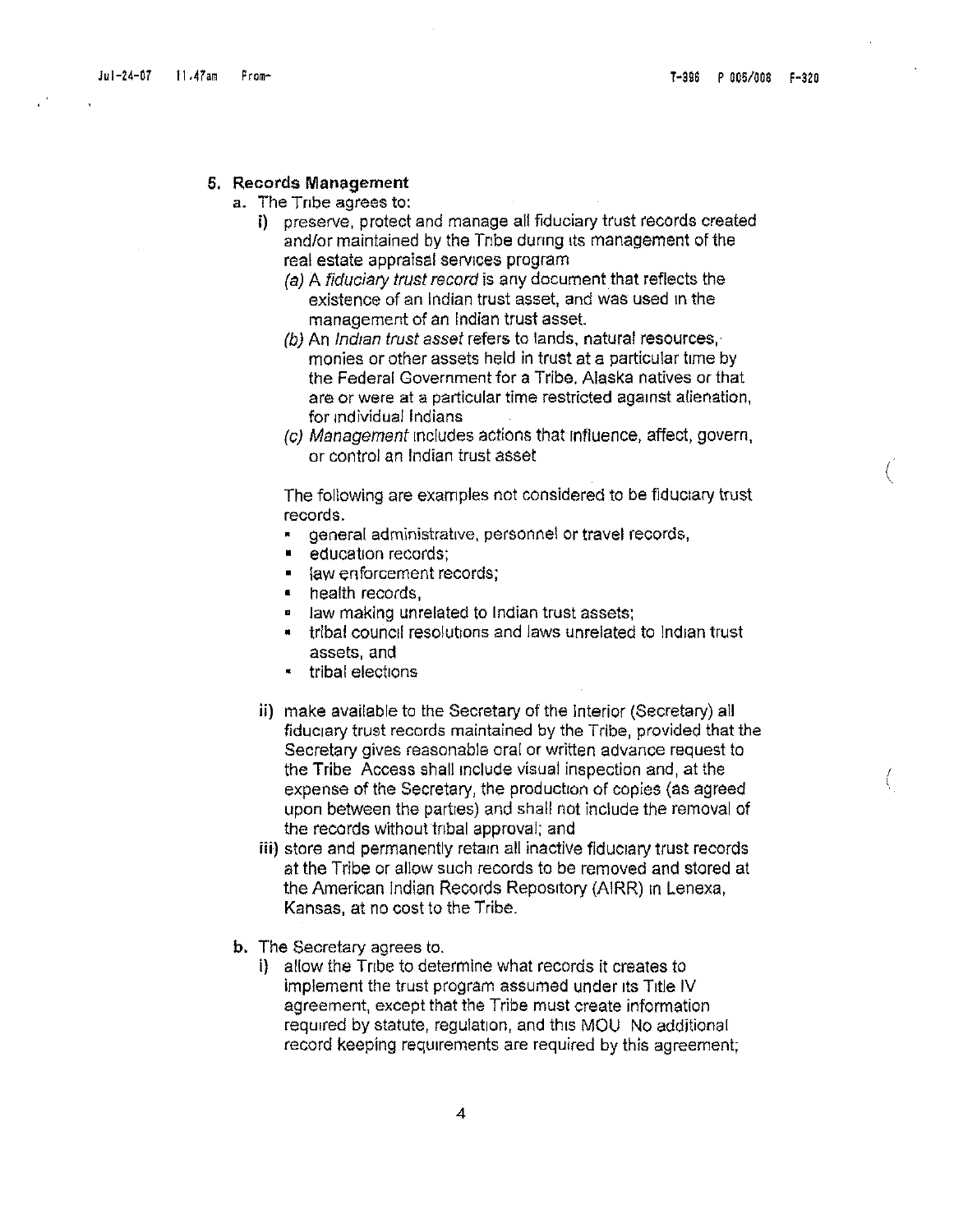- ii) store all inactive fiduciary trust records at AIRR at no cost to the Tnbe when the Tribe no longer wishes to keep the records. Further, the Tribe will retain legal custody and determine access to these records and such records shall not be treated as Federal records for purposes of chapter 5 of TItle 5 of the United States Code unless expressly agreed to by the Tribe;
- iii) create and manage a Single tnbal storage and retrieval system for all fiduciary trust records stored at AIRR. (No records Will be accepted at AIRR until such a retrieval system exists): and
- tv) provide filing equipment and technical assistance for the Tribe m preserving, protecting and managing its fiduciary trust records from available funds appropriated for this purpose.

#### 6. System Security Access

#### a. Training

Prior to being granted access to 001 automated trust Information technology systems, Tnbe employees must successfully complete OST trust automated technology systems training (and complete annually thereafter), the costs of which Will be met by the 08I.

- b. Secunty Requirements for Access to DOI Information Technology **Systems** 
	- i) Prior to being granted access to 001 automated information technology systems and DOI trust records in any electronic data or hardcopy format, the Tribe agrees that its employees and employees of its contractors must be favorably screened and a final favorable SUitability determination issued by the OST Security Office pursuant to OMS Circular No A-130 and OM 441. In addition, pursuant to Homeland Security Presrdential Directive 12 (HSPD-12) (OST is reciprocal With other federal agencies' background Investigations), Tribeemployees and employees of its contractors must also successfully go through a Personal Identity Venfication process prior to being granted access to 001 automated mforrnation technology systems. Costs will be incurred by the OST or the BIA.
	- ii) The Tribe agrees to take logical and physical steps necessary to secure trust information as required by OMB, and in the event of a security related mordent (I e theft. network compromise) affecting Government Furnished Equipment (GFE) or tribal equipment utilized in the performance of the Real Estate Appraisal Services Program also agrees to notify the OST or BIA IT Security Manager. or the designated representative, within 24 hours of discovery of the incident. The Tribe will notify the Director. Office of Information Technology Services. OST, within 24 hours, of exiting employees who no longer require systems access.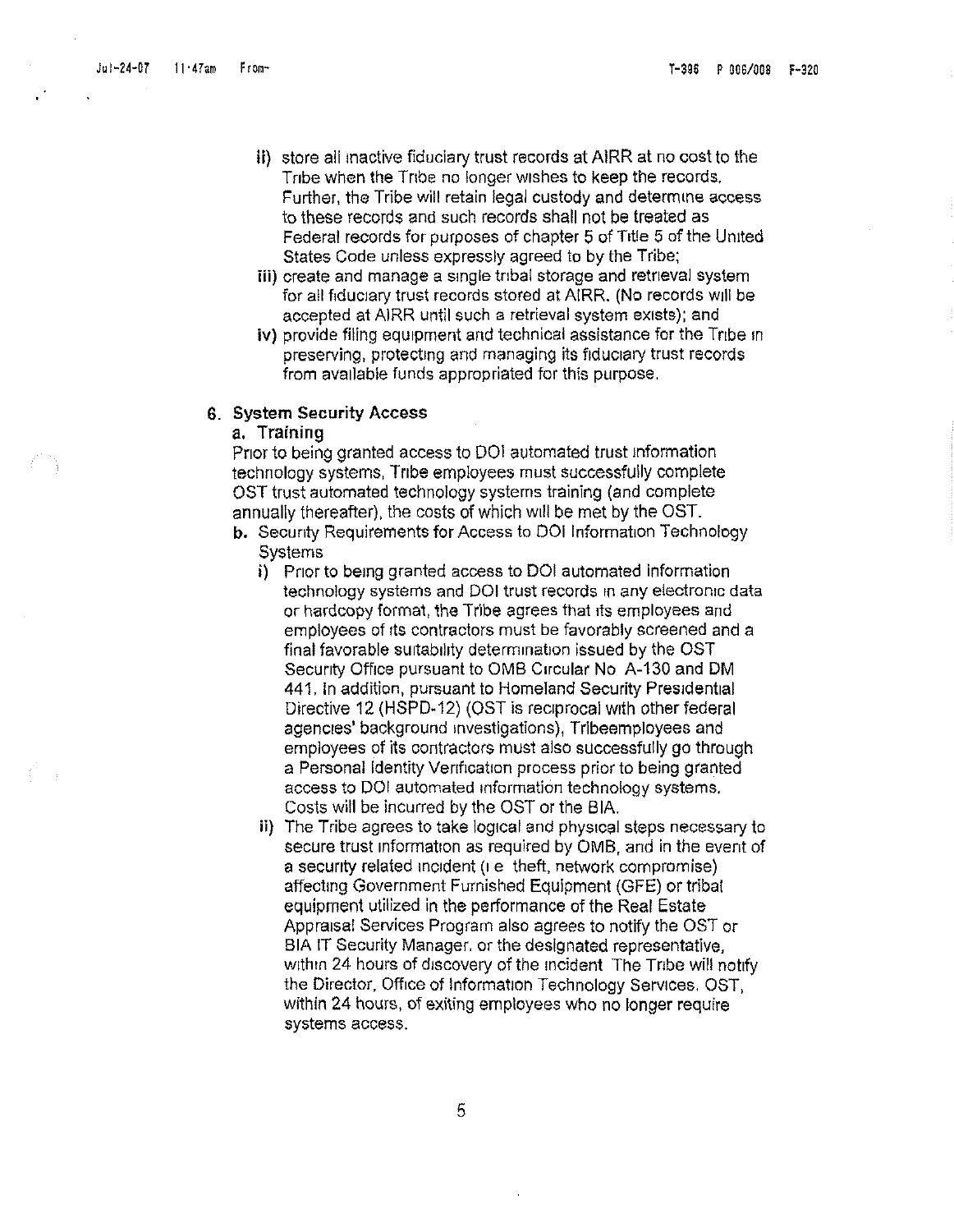(

(

#### 7. Reports

- a. The Tribe and OST agree to cooperate in the identification and provision of applicable data and Information pursuant to the Government Performance and Results Act (GPRA) of 1993 (P.L. 103-62). Before providing the information, the Tnbe will work with OST-OAS to determine applicable data and information needed to meet the GPRA requirements.
- b. The Tribe agrees to submit its appraisal log to OAS, as described in Section III B 2. a. and b above, on an annual basis no later than September 15, and each year thereafter. The Tnbe agrees to provi5de backlog Information to the OST-OAS Regional Appraiser on a quarterly basis. See Section III. B 2 c. above.

#### 8 OMB Circulars

The Tribe agrees that, pursuant to  $25$  C F.R. § 1000.395, OMB circulars and revisions apply, except for:

- a. listed exceptions for Tribes and Tribal Consortia;
- b. exceptions in 25 U S C. 450 $-1$ (k); and
- c. additional exceptions that OMB may grant.

### IV. OST DUTIES AND RESPONSIBILITIES

- A. The OST will notify the Tnbe of training related to management of the Tribe's appraisal program
- B. The OST-OAS Regional Appraiser shall provide an appraisal review completed in compliance with USPAP within 30 days after the OST-OAS receives the appraisal report 2
- C. If an appraisal cannot be approved, OST-OAS will contact the appraiser of record within five business days of receipt in an attempt to resolve any divergencies.
- D. Once appraisals are reviewed and approved, the OST-OAS Regional Appraiser will return the appraisal and review reports to the BIA Supenntendent and/or designee for processing.
- E. ThIrd-party Appraisals
	- 1. As used in this document, third-party appraisals are those procured by non-federal parties, including tndivrdua] Indian landowners, commercial enterprises, or Indian tribes Upon request by the appropriate BIA lme officer, OAS shall review a third-party appraisal if'
		- a. the third party consults with the appropriate tribal appraiser or QAS Regional Appraiser prior to the initiation of the appraisal on the scope of work of the appraisal and the selection of the appraiser of record;
		- b. OAS is designated as the Intended User of the third-party appraisal; and

<sup>2</sup> If an appraisal reviewwill take longerthan 30 daysto complete. the Regional Appraiser will keep the Tribe informed about when the appraisal review is expected to be completed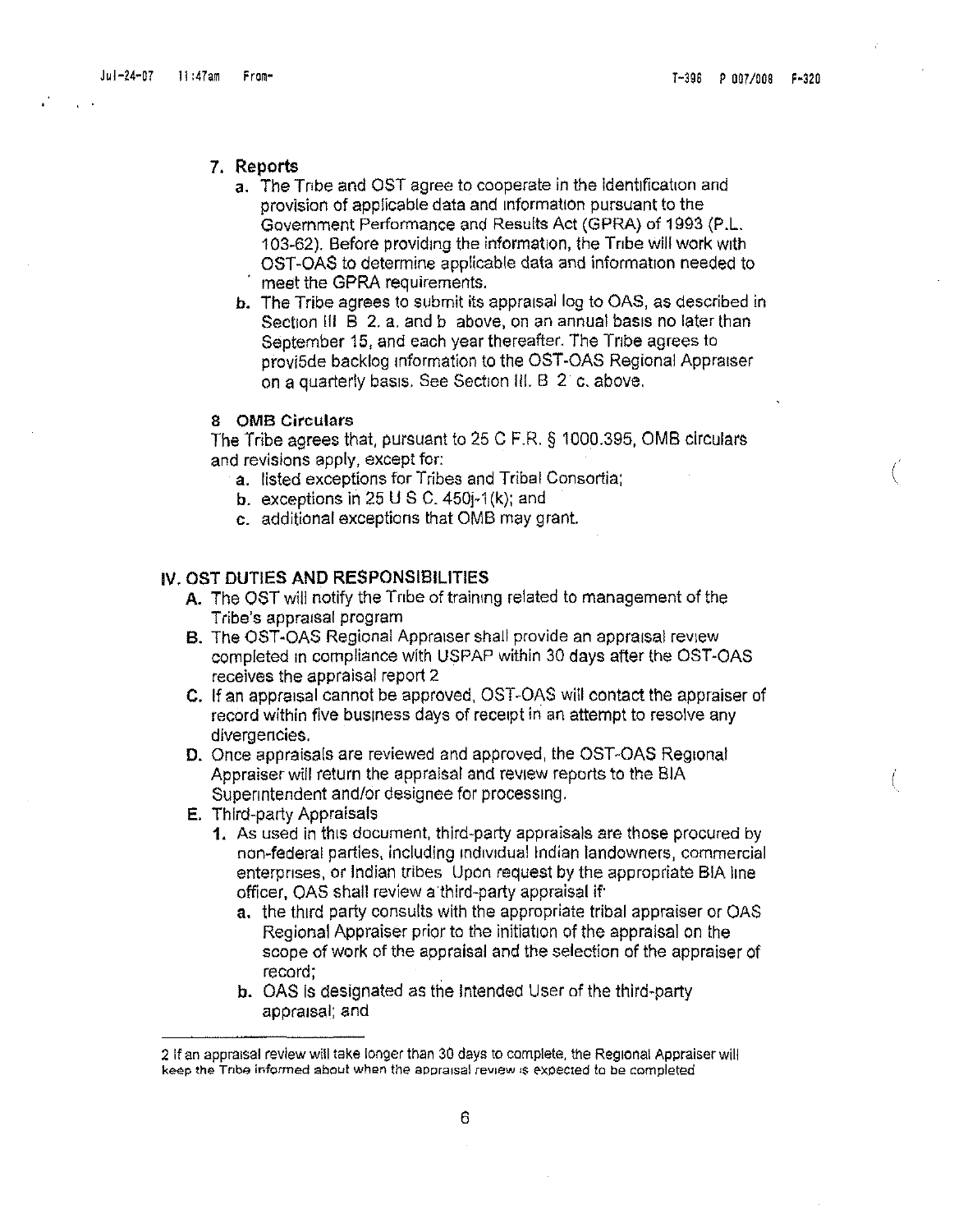Ju1-24-07 <sup>11</sup> :4S,. From- T-SSS P OOS/OOS F-S20

. •

- c. the appraiser-of-record selected to perform the appraisal is a statecertified appraiser, competent to appraise the subject property at issue, and meets applicable appraisal standards for the intended use.
- 2. OAS review of a third-party appraisal does not create an expectation that such appraisal will be approved.
- 3. In cases where a third-party appraisal IS reviewed by OAS, a second appraisal may be required If so, OAS shall conduct or oversee the appraisal, which shall be performed in accordance with procedures determined by OAS, as applicable.
- F. OST agrees to compensate the Tribe for the cost of security clearances for up to three tribal, employee or fee, appraisers per year

#### SIGNATURES

The foregoing is hereby agreed to as stated on this \_\_\_\_\_\_\_\_\_\_\_ day of

\_\_\_\_\_\_\_\_, 2007, will become effective on

January 1, 2008, and remain in effect unless modified and such

modification is agreed to in writing by the parties

ONEIDA TRIBE OF **INDIANS** OF WISCONSIN

TRIBAL GOVERNMENT REPRESENTATIVE

**Date** 

OFFICE OF THE SPECIAL TRUSTEE FOR AMERICAN INDIANS

Carne Moore, Director, OST Office of External Affairs Secretary's Delegated Official

Date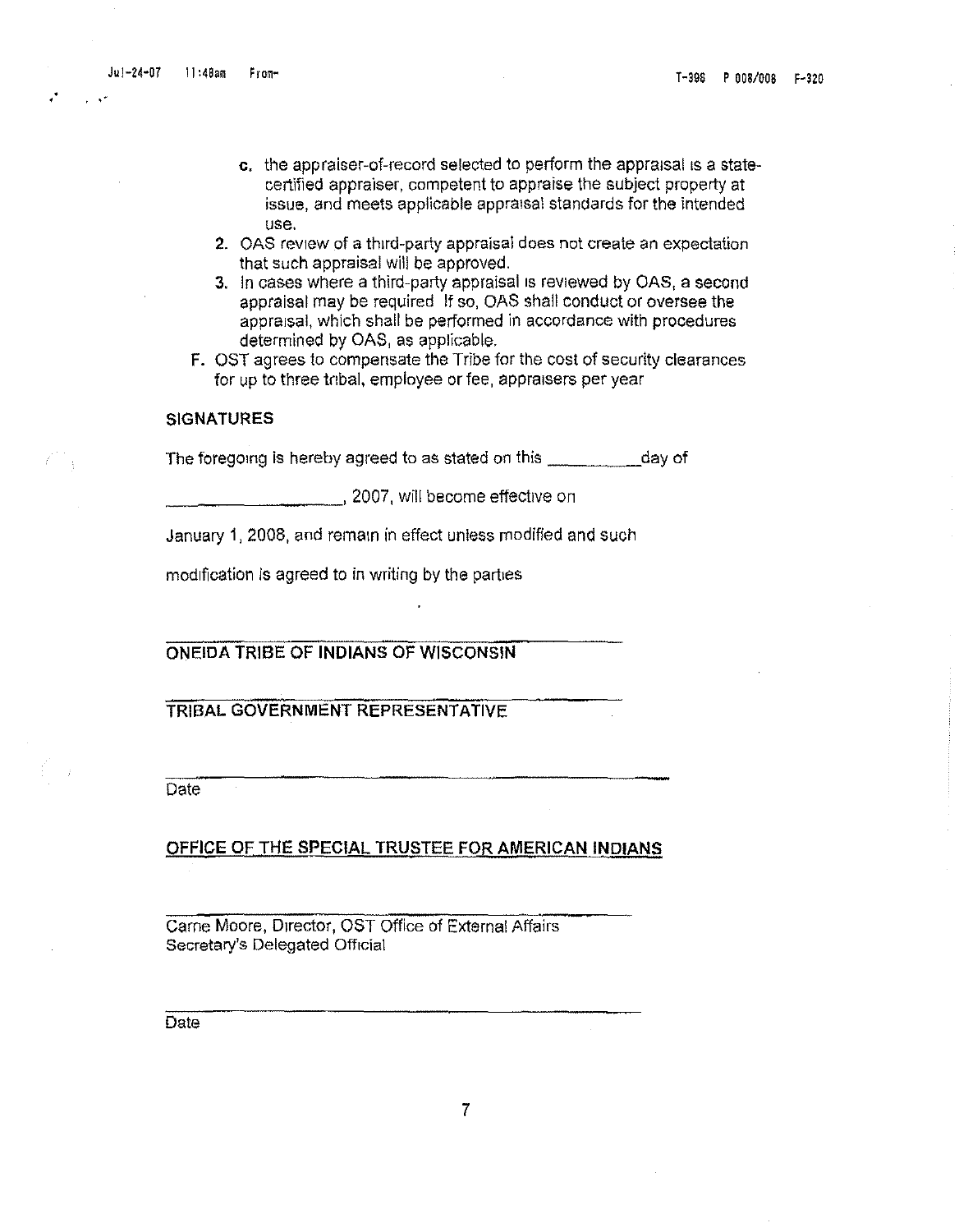<u> FREEZENIA IT L'IDLANNA DAN DINININALE DE LE ANGIORI DI L'ELEVISION I L'IDLE</u> JUL 2 2007 11.37AM

NO. 5106 P. 2

**SPROOFLE CONTROLLED SCORET IN** 

(

(

"'lm~ ~,lJ",' **I.P',',\ L'** !,f'i-~n~ ""~lt,:,' ",' **." , ." O:',I'rE** MEMORANDUM OF UNDERSTANDING  $_{07}$  APR -3  $_{6}$  KH 10, 34  $^{46}$ Between Oneida Tribe of Indians of Wisconsin And THE BUREAU OF INDIAN AFFAIRS-MIDWEST REGIONAL OFFICE

### FY *2008* - FY 2010

This Memorandum of Understanding (hereafter the "Agreement") is entered into by and between participating tribes of the Midwest Region Division of Fee to Trust (hereinafter the "Division") and the Department of the Interior (DOI), Bureau of Indian Affans (BIA), Midwest Regional Office (hereinafter "MWRO") (collectively referred to as the "Parties") as of the date set forth below.

This Agreement is being entered into for the purpose of setting forth, in writing the understanding of the relationship of the Parties and facilitating the expeditious processing of feeto-trust applications submitted by participating Division Iribes (hereinafter the "Project") Through funds provided by participating tribes to supplement BIA staff, the MWRO will hire employees/contract staff whose sole duties and responsibilities will be to process Fee-to-Trust applications in a manner consistent with the terms contained herein.

### **RECITALS**

- A. The need for increased land base is Imperative to the Tribes of Minnesota, Wisconsin, Michigan, and Iowa Most Tribes do not have sufficient land to meet current housing, community and economic development needs and a number of Tribes have very little or no trust land at all.
- B. A number of combining factors have made it difficult for the Midwest Region and Agency staff to manage the fee-to-trust acquisition needs. As a result of these factors, a backlog of pending applications exists and it is compounded by the increasing number of apphcatrons filed eachyear.
- C. The gap between fee-to-trust applications and land being accepted into trust by the Secretary of the Interior is widening.
- D. Legal authority for this MOU is at 25 U.S. C.  $\S$  123 (c),  $\S$  458 cc (b) (3) (1998) and  $§$  450 (j) (1998), 516 DM 6, appendix 4. National Environmental Policy Act Revised Implementing Procedures, and 602 DM 2, Land Acquisitions; Hazardous Substances Determinations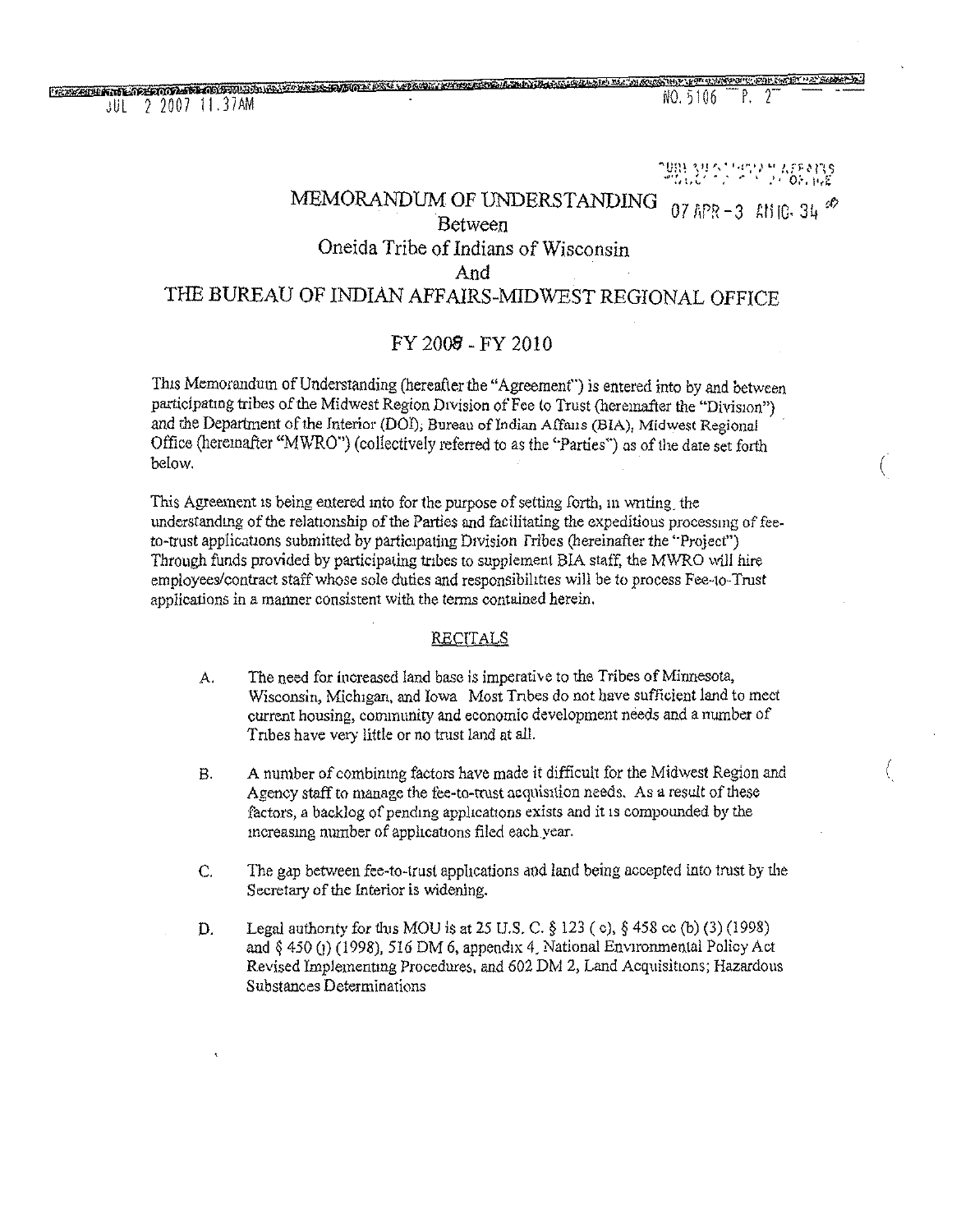<u> Theorical constitute companies on a cartegement and the second constitution of the constitution of the second</u>

E. The MWRO shall have oversight, responsibility and accountability for the administration of the regional and agency staff funded and supported by this agreement,

#### TERMS AND CONDITIONS

#### 1. Conditions Precedent/Eligibility

 $JUL$  2007 11.37AM

- a. The Tribal Resolution, Participation in the Project will not become effective until the Division Project Leader (as defined in Section 7) has received a signed Thbal Resolution from the interested Tribe that contains an acknowledgement of the financial contribution and/or commitment of the required TPA funds, and acknowledgment of the necessity to commit to becoming a signatory of the Agreement and to be bound by its terms.
- b. The Agreement and Contribution: The Tribe must also sign the Agreement and complete any additional peperwork necessary to facilitate the re-programming of TPA funds, if applicable, to the Project or the tribe and MWRO sign an agreement detailing outside funds being committed to the Division.
- c In addition to the Tribal Resolution, the Tribe will submit a letter identifying the designated tnbal representative and alternates for the purpose of representation at Division meetings. A Division Tribe reserves the nght to change the names of their individual tribal representative at their discretion.

#### 2. Qualifications for Participation/Minmum Financial Participation

- a The following shall serve as the minimum criteria for participation in the Division.
	- The tribe must have the internal administrative support system necessary ĺ. to process the intra-tribe portion of the fee-to-trust application.
	- The tribe understands that it shall be their responsibility to work with their  $\mathbf{I}$ local or neighboring municipal governments
- b Minimum financial participation.
	- The budget for the Division will be funded by the participating tribes and j. divided evenly between the tribes for the three years.
	- Tribes may participate by contributing a minimum of (TBD) per fiscal year. ĭL. from their TPA or other funds for three consecutive years.
	- After year three, if the Division is retrewed, the Division shall be funded by Π. the participating tribes on a pro-rata basis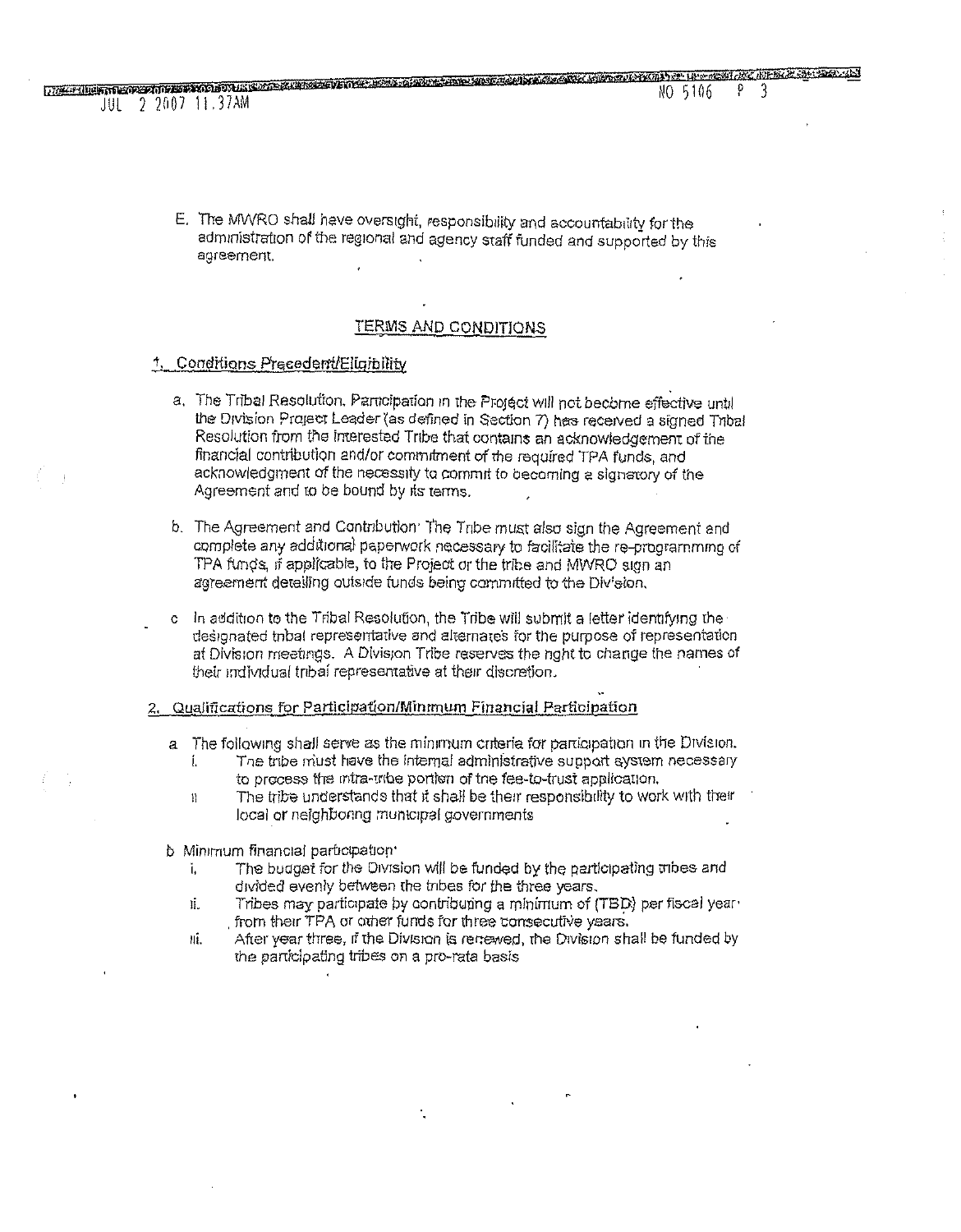(

(

#### 3. Division Agreement Term

JUL 2.2007 11 37AM

- a. This Agreement shall be in effect for three years, at which time it shall be feviewed for possible extension,
- b If this Agreement is not renewed at least six months (6) before the close of the third fiscal year of the Agreement, it will be deemed expired as of the date of the end of the third year and the terms and conoitions contained herein will terminate.

#### 4. Division Employee Selection\*

- a. The Parties agree that the BIA personnel for the Division shall be governed by the terms of the Agreement Any conflict involving the duties and/or responsibilities of the personnet shall be resolved in accordance witn this Agreement and MWRO personnel policies Federal employee's personnel rights are governed by Title 5 of the U.S.C.A. Statutory nghts and obligations will not ne superseded by this Agreement.
- o The Parties agree that additional employees in the MWRO office will be necessary to achieve the goals of thrs Project The specific number and positions of the employees will be determined by the MWRO and the Advisory Council through a mutually agreed upon process.
- c It is agreed that the process for selecting staff for filling of the Division positions will follow federal personnel rules and regulauons. The position descrpuons, interviewing of prospective candidates, will be made by the MWRO. MWRO. shall inform Advisory Council of selection critena and the selected employees.

'Selection not applicable If tribal or contract staff are used.

#### 6. Establishment of the Oversight AdVisory Council

- a. Qversight of the Project Will be throuflh a Joint tribalffVlWRO Advisory Council (hereinafter the "Division") that will be composed of the MWRO Regional Director and one representative of each participating Tnbe. The Division shall meet at least twice a year in a manner determined by the participating tribes.
- b. The Parties to this agreement may appoint an Executive Committee for the purpose of providing more timely input to the Regional Director, which shall meet as necessary The Committee will be compnsed of both tribal and federal members.
- c. A quorum of the Division shall be 100% of the garticipating tribes, only if the amount of tribes with an Agreement participating is less than four  $(4)$ , or if there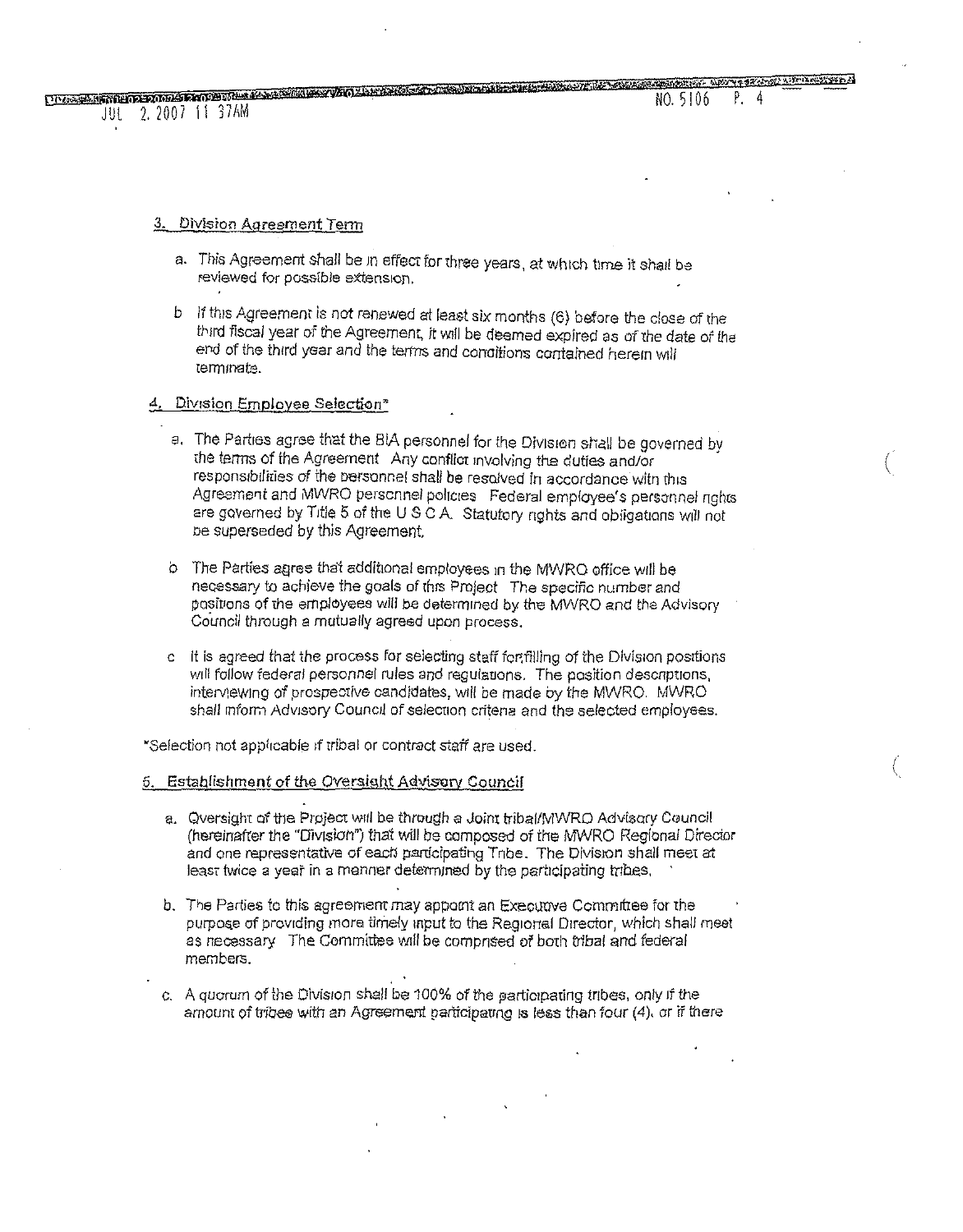<u> Ulanggon Antt Model Dan Chrysler was a malay shows the construction of the construction of the second layshed</u> JUL. 2 2007 11:37AM

> are more than four (4) participating tribes, three-fourths of those tribes shall establish a quorum

a Decision making for the Division shall be by consensus vote of the attending tribes after a quorum is established

#### 6. Supervision of Office

a. The Division employees and consultants will report directly to the Regional Director's Office.

#### 7. Scope of Work

a The Division Project Leader will be the Division Lead Realty Specialist, (hereinafter "LRS"). The duffes of the LRS are entailed in the attached job description In addition, the LRS will be responsible for seeing that the Division staff will adhere to the duties described below in the Agreement as the basis for the processing of Fee-to-Trust Applications for the Division Tribes.

#### 8. Fee-to-Trust Activities

- a. The LRS and employee (s) will be responsible for assuring that each request for fee-to-trust acquisition shall fulfill completely all of the administrative requirements of 25 CFR Part 151 for the request under consideration. This shall include but not be limited to:
	- Maintaining a master checklist for each transition consistent with the  $\mathbf{I}$ Activity log attached to this MOU as Exhibit 1
	- Serving as Ileison and maintaining communication between the MVVRO Ĥ. and Tribe/Band of Fee-to-Trust issues
	- Review and comment on any deficiencies in any current application 'nЕ. package, and review and provide technical assistance in the preparation of any future applications, as requested by the Tribe/Band.
	- Assuring that adequate notification is provided to all possible units of local ΪV aovernment with current jurisdiction over the property
	- Review and provide rechnical assistancs, where requested, of all V Environmental Assessments, NEPA reports required of the Tribe/Band or the BIA, and Level I Surveys as may be required in accordance with 516 DM 6, Appendix 4, National Environmental Policy Act Revised implementing Procedures, and 602 DM 2, Land Acquisitions: Hazardous Substances Determinations.
	- Assisting the Field Solienor in preparation of the Preliminary Title Opinions vĬ (PTO). Such assistance may include preparing draft PTO's, assistance in acquiring a Communient for Title Insurance, and monitoring the progress of the Solicitor's Office in processing the PTO.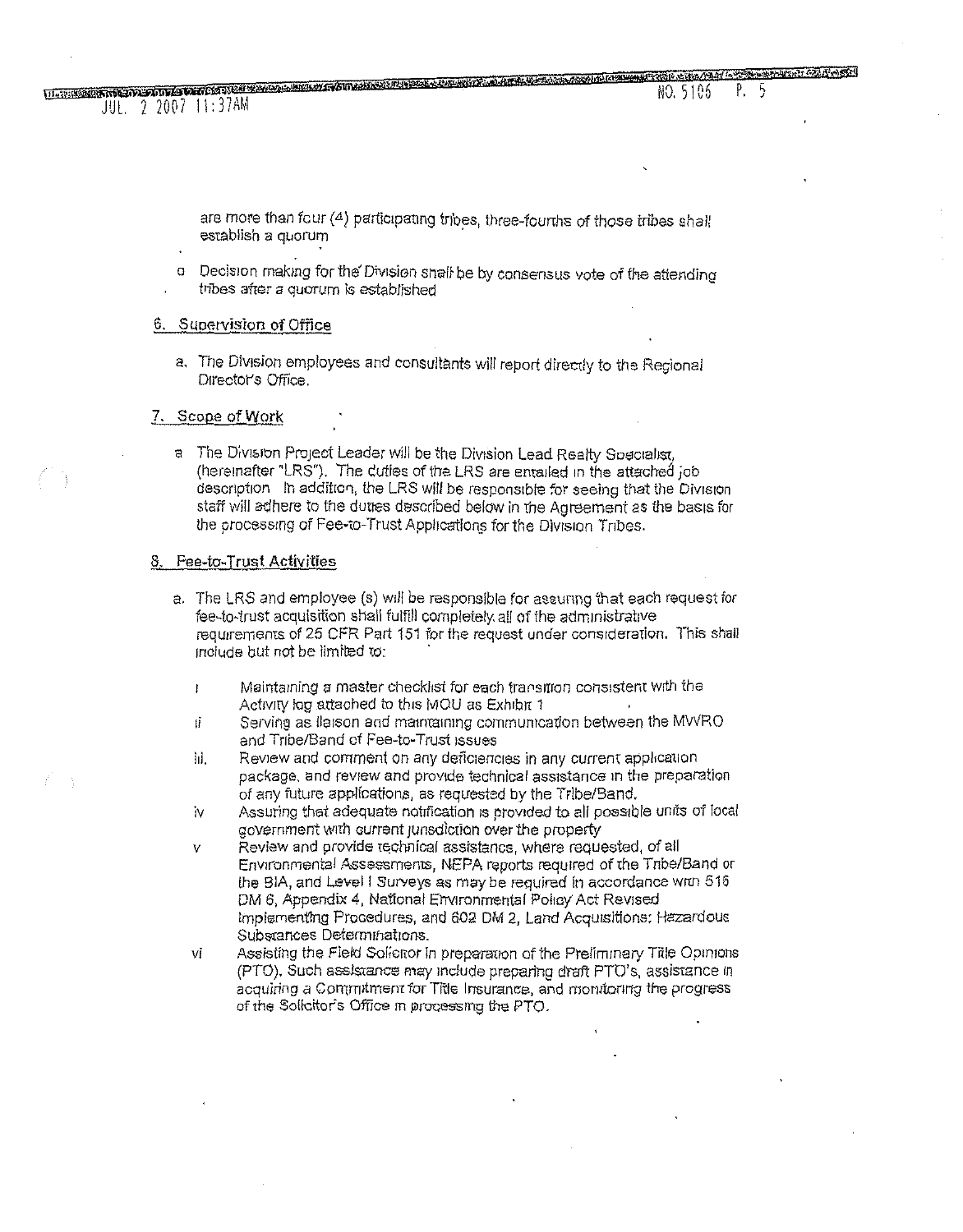. Only marrie of England Drois Different Control in the control of the control of the control of the control of the control of the control of the control of the control of the control of the control of the control of the c NO 5106  $P_{\rm 6}$ 

JUL 2 2007 11.37AM

- Assisting Tribes where requested in developing responses to comments VÑ received from other units of government with jurisdiction.
- Preparation of the Notice of Determination on a requested parcel. VIII ίX.
- Preparing trie record for appeal under 25 CFR Part 2.  $\pmb{\times}$
- Assisting the Tribes in eliminating or migrating any of the Solicitor's objections, if any, in the PTO xi.
- Assisting in the preparation of Notice for publication under 151 12(b). Preparing all documentation necessary for title examination required  $X$ undèr 151.13.

### 9. Record Keeping

- Books of Account. The LRS shall cause to be kept complete books of a. account of the Project's operations in which each project transaction shall be fully and accurately entered into an appropriate data base.
- Accounting The financial statements of the Project shall be prepared in  $\mathfrak b$ accordance with generally accepted accounting principles and shall be appropriate and adequate for the Project's intended purpose and for carrying out the provision of the Agreement The format of the Accounting Reports shall be that of the attached budget submitted by MWRO. The fiscal year of the Project shall be October 1st through September 30th
- Records: At all times during the term of existence of the Project, the LRS C. shall keep or cause to be kept the books of account referred to in Section  $(9)$  (a), together with  $\mathbf{r}$ 
	- A current list of contact information, which also identifies the Division member contribution.
	- A copy of this Agreement and any other operating documents Ĥ.
	- ıij. Financial statements of the Project.
	- The books and Record (including budgets) of the project as they iv. relate to the Project's internal affairs.
- d. Status Reports. A minimum of once per quarter, the MWRO-LRS shall cause to be prepared a Fee-to-Trust Division land into trust report.
- Budget justification should contain some, if not all, of the following.  $\epsilon$ 
	- $\mathbf{L}$ Personal-Salary-Fringe
	- il. Equipment, furnishing, facilities
	- ΪĤ Material and supplies
	- IV. Travel
	- Sub-Contracts Ŵ.
	- Other items of cost television, radio, newspaper if necessary VL.
	- vii. Printing costs
	- víii. Other real and personal property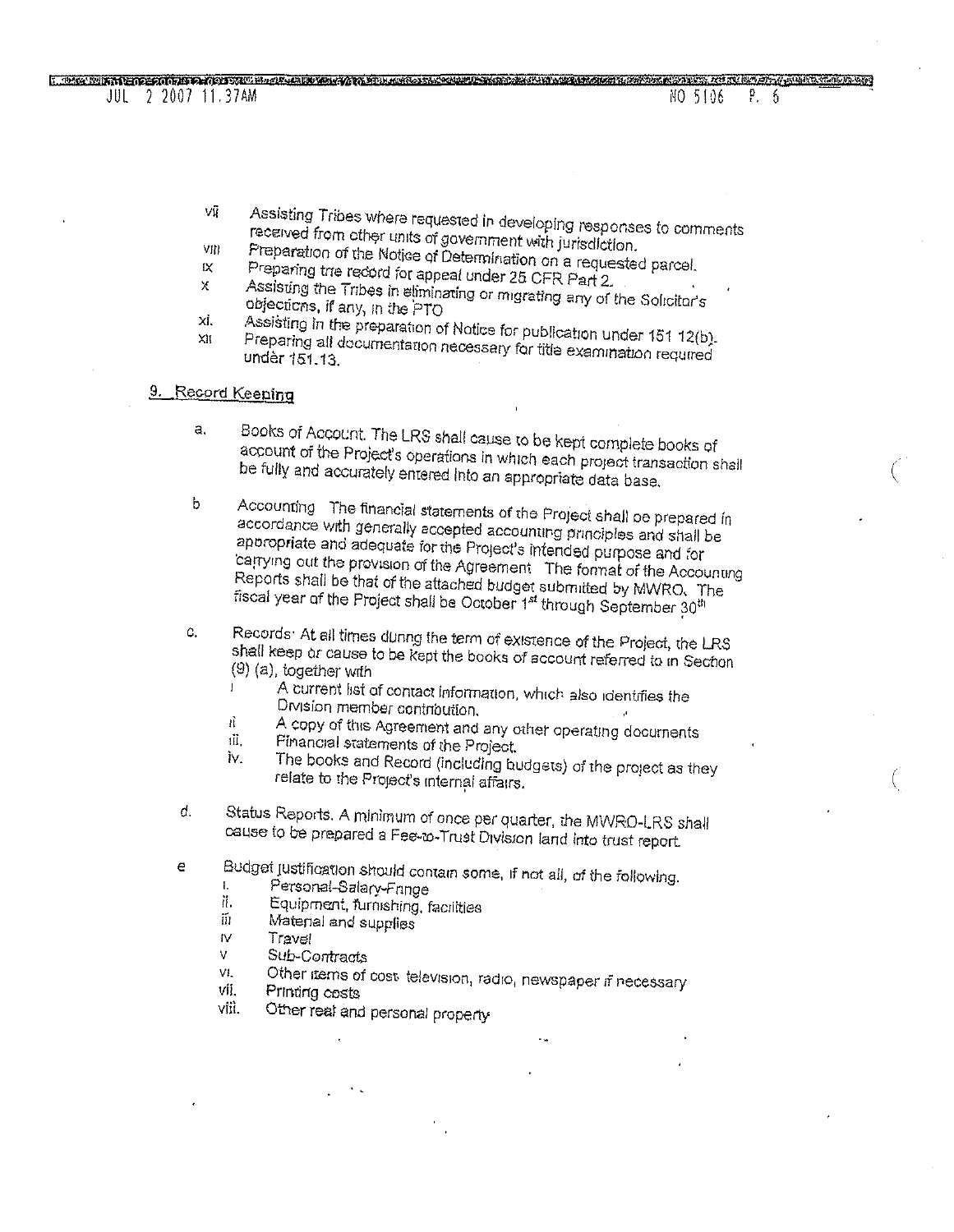### JUL. 2 2007 11.33AM

#### Freegom of Information Act (FOIA) 10

Any Freedom of Information Act (heremafter "FOIA") requests to the BIA  $a$ . shall be disclosed immediately to the particular tribe upon which the particular request is made, including the details of the specific information requested

#### 11. Periodic Consultation

In addition to consultation concerning specific applications or activities, the  $\hat{a}$ . Division Tribe (s), the LRS, and the BIA agree to meet and confer as necessary on matters of mutual concern. To the extent practicable, each party shall provide the other with a list of topic issues to be discussed at least five business days in advance of each such meeting.

#### 12. Dispute Resolution

Any dispute as to interpretation of any provision of this Agreement will be  $\mathsf{a}$ submitted to the Division who will review all relevant material pertaining to the dispute. The Division will issue the written decision. The decision of the Division is final except that it may not issue any decision in contravention of employee rights as governed by Title 5 of the Anti-Deficiency Act at Title 31 of the United States Code Parties to the Agreement may use services of the Department's Alternative Dispute Resolution Office,

### 13. Entire Agreement

This Agreement sets forth the entire agreement and understanding a. between the Parties as to the subject matter hereof and merges and supersedes all prior discussions, agreements and understandings of any and every nature between them, and neither party shall be bound by any condition, definition, warrant or representation other than expressly set forth or provided for in the Agreement, or as may be, on or subsequent to the date hereof, set forth in writing and signed by the Parties to bound thereby, and this Agreement may not be changed or modified except by an agreement in writing by the Parties.

#### 14. Amendment

The parties may, from time to time, amend the provisions of the a. Agreement as may be deemed necessary or appropriate. Either party may request amendment of this Agreement, or it shall be incumbent upon the other part to consider and discuss such amendment with the requesting party in good faith. No provision of this Agreement may be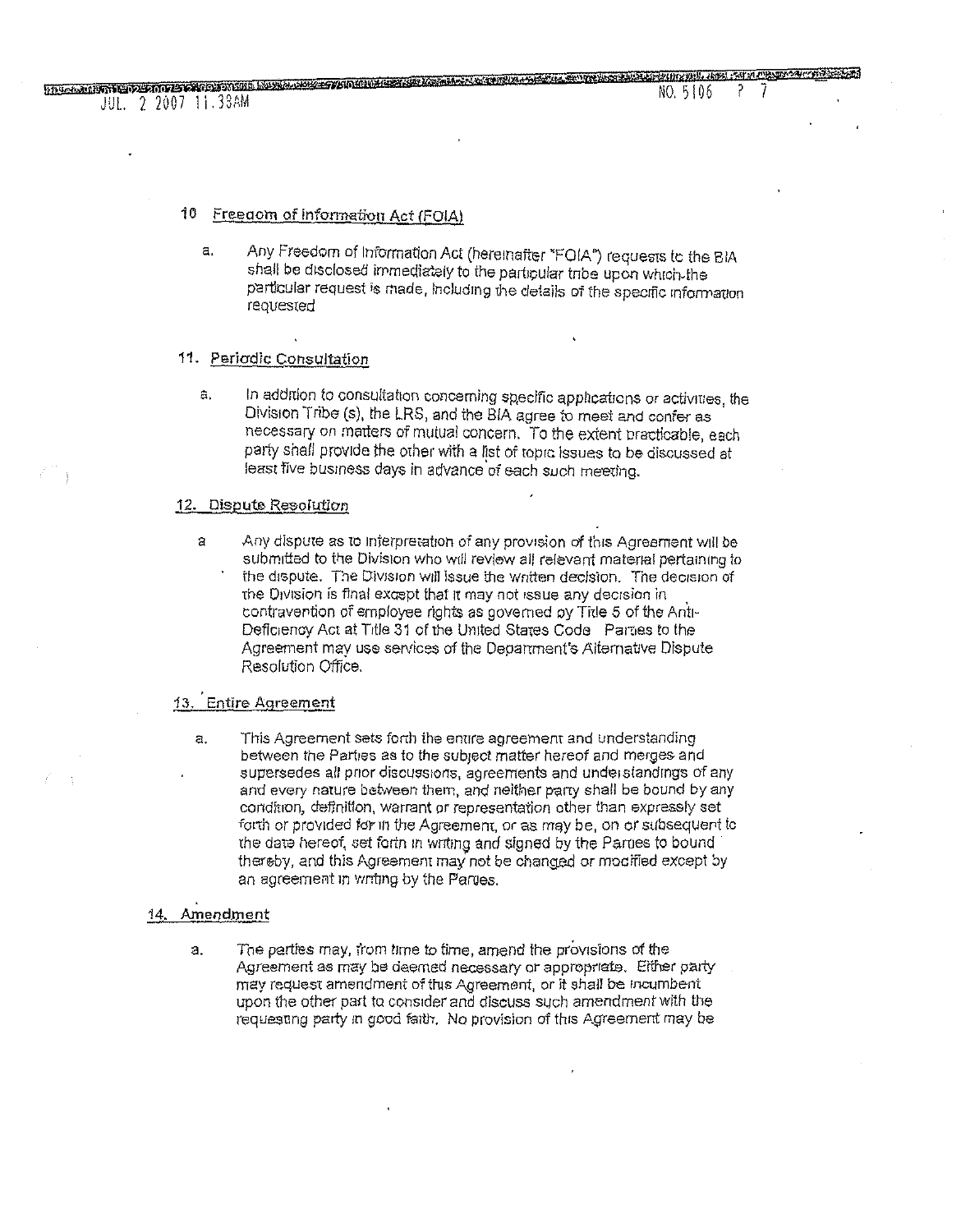changed, amended, waived, discharged, or terminated orally, but only by an instrument in writing signed by a duly authorized representative of the Tribes and the MWRO

**AUGUST CONTRACTOR** 

#### 15. Dissolution/Withdrawal

THE CONSTRUCTION OF CHANGES OF THE CONSTRUCTION OF THE CONSTRUCTION OF THE CONSTRUCTION OF THE CONSTRUCTION OF

 $\sim$   $\sim$ 

JUL. 2 2007 11.38AM

- The Division may be dissolved by the affirmative vote of the majority of the å. members taken at least 60 days before the end of the then-current fiscal year, to be effective at the end of the fiscal year in which the vote is teken.
- b A Tribe may withdraw from the Division for the remainder of the term of this Agreement by giving written notice, by Tribal Resolution, of such intent to the Division LRS at least 90 days prior to the end of the thencurrent fiscal year

#### 16. Sovereign Immunity

a. Nothing in this MOU shall waive the Sovereign Immunity of the Tribe/Band or its subsidienes to suit in any court of competent jurisdiction.

#### **CERTIFICATION**

This Agreement entered into by and between the Division members set forth below, and the Midwest Regional Director does hereby take effect beginning the Fiscal Year October 1, 2007 through Fiscal Year ending September 30, 2010 at wnich time this Agreement may be extended, amended or rescinded

**Midwest Regional Office**  $13 - 07$ Βv Regional Director

Division Merpher

03-The Resplition#

 $03 - 28 - 07$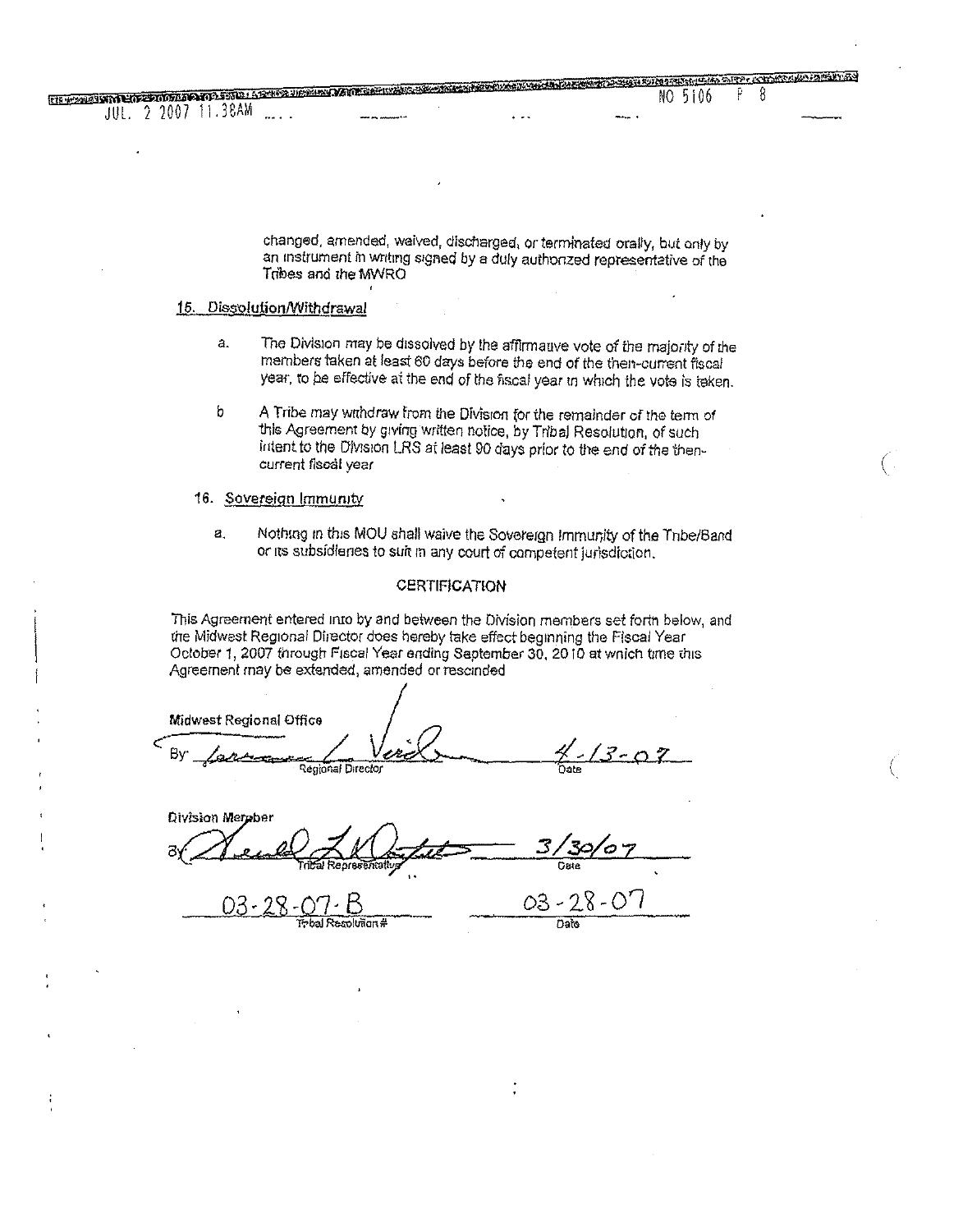the computer of the control of the computer of the computer of the computer of the construction of the control of the control of the control of the control of the control of the control of the control of the control of the  $JUL. 2.2007.11.38AM$ 

Oneidas bringing soveral<br>hundred bags of com to Washington's starying army at Velley Forge, after the coloniets had consistently refused to aid them

Oneida Tribe of Indians of Wisconsin **BUSINESS COMMITTEE, B-CIAN AFFAITS** 



Ρ.

9

NO. 5106

**UGWA DEMOLUM YATERS** Because of the help of<br>this Oneida Chief In cementing a friendship<br>between the six nations and the colony of<br>Pennsylvania, a naw nation, the United States<br>was made possible

### P.O. Box 365 · Oneida, WI 54155 Telephone: 920-869-4354 • Fax: 920-869-4040

### RESOLUTION #3-28-07 B

Approval of Memorandum of Understanding Between Midwest Fee to Trust Consortium Tribes and the BIA

WHEREAS, the Oneida Tribe of Indians of Wisconsin is a federally recognized Indian government and a treaty tribe recognized by the laws of the United States, and

- WHEREAS, the Oneida General Tribal Council is the governing body of the Oneida Tribe of Indians of Wisconsin, and
- WHEREAS, the Oneida Business Committee has been delegated the authority of Article IV, Section 1 of the Oneida Tribal Constitution by the Oneida General Tribal Council. and
- WHEREAS, it is the mission of the Oneida Tribe of Indians of Wisconsin to protect and improve the resources, the standards of living, and the environment in which the Oneida people live while maintaining, enforcing, and exercising the sovereign rights of the Oneida Nation, and
- WHEREAS, the Oneida Tribe of Indians of Wisconsin has determined that regaining control over the land within the original Oneida Reservation in Wisconsin is one of its highest priorities, and
- WHEREAS, the Oneida Tribe of Indians participated in the prior Memorandum of Understanding Between Midwest Fee to Trust Consortium Tribes and the BIA, found that the agreement resulted in more a responsive trust application process and has determined that continued participation is in the best interests of the Tribe, and
- WHEREAS, the Oneida Business Committee approved the Memorandum of Understanding Between Midwest Fee to Trust Consortium Tribes and the BLA by motion on December 20, 2006 at a regular meeting of the Oncida Business Committee, and has determined that more formal action is necessary to complete the approval process,

### NOW, THEREFORE, BE IT RESOLVED: the Oneida Tribe of Indians of Wisconsin

1 Approves signing the Memorandum of Understanding Between Midwest Fee to Trust Consortium Tribes and the BIA by the Chair of the Oneida Business Committee as authorized by the December 20, 2006 action of the Oneida Business Committee.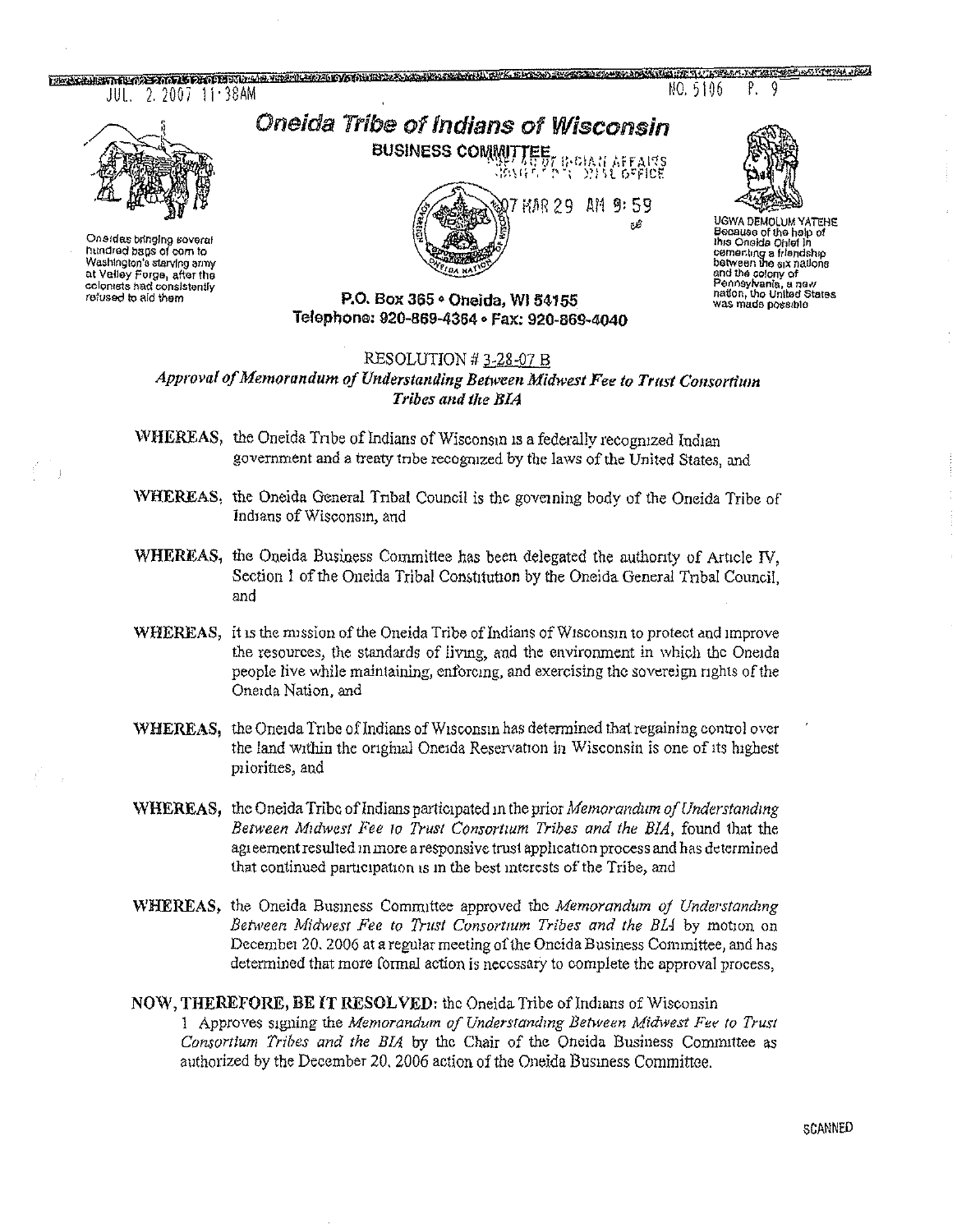### Page Two Resolution  $#3-28-07$   $B$

2. Authorizes the commitment of the necessary funds to carry out the activities of the Memorandum of Understanding Between Midwest Fee to Trust Consortium Tribes and the BIA and to direct that such funds be budgeted in the FY2008 budget of the Tribe as well as future budgets during the term of the agreement.

### **CERTIFICATION**

I, the undersigned, as Secretary of the Oneida Business Committee, hereby certify that the Oneida Business Committee is composed of 9 members of whom 5 members constitute a quorum.  $5$ members were present at a meeting duly called, noticed and held on the 28th day of 2007, that the foregoing resolution was duly adopted at such meeting by a vote of  $4$  members for; 0 members against, and 0 members not voting; and that said resolution has not been rescinded or amended in any way

Patricia Hoeft, Tribal Secretas Oneida Business Committee

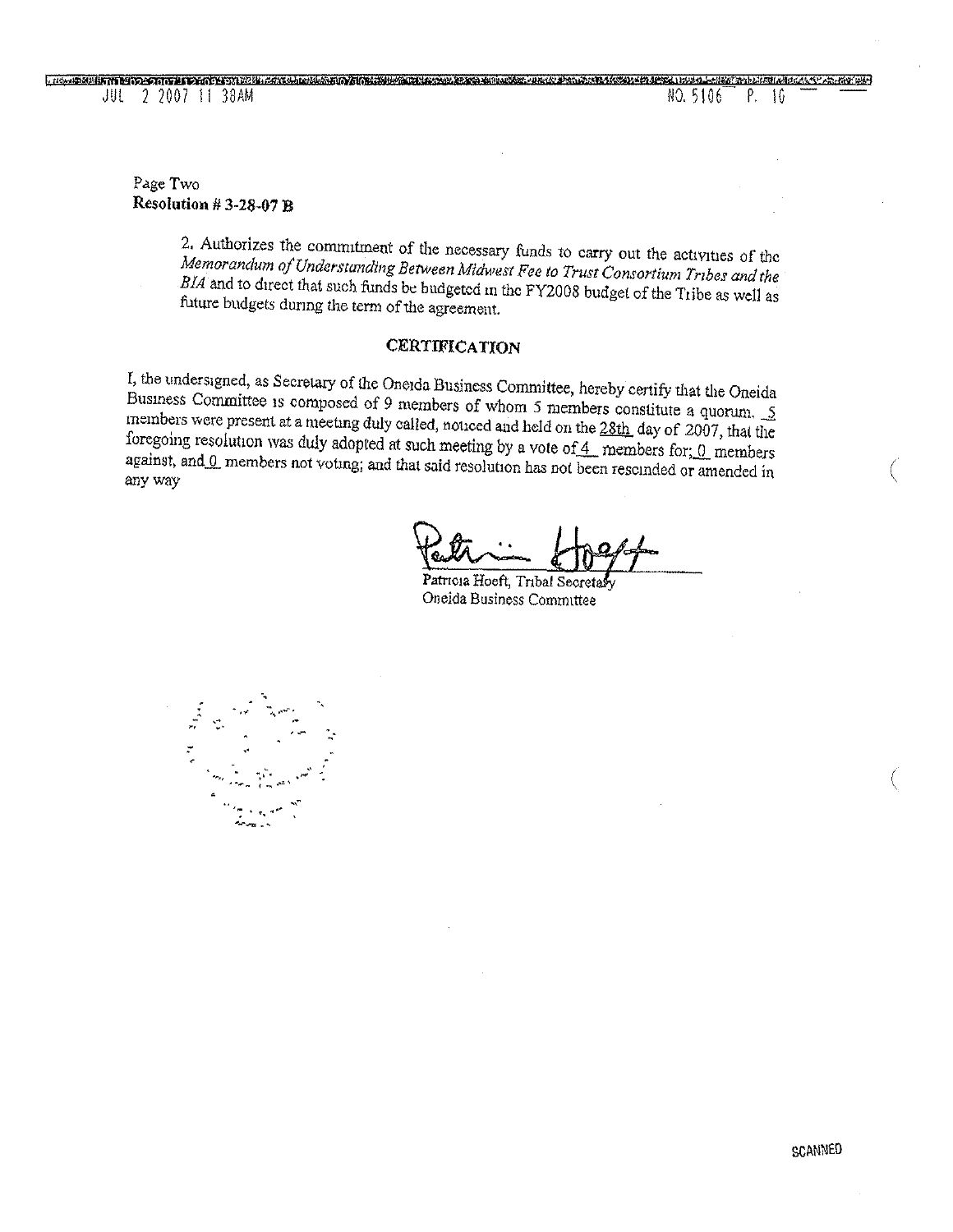

# Shakopee Mdewakanton *Sioux Community*

2330 SIOliX TRAIL NW' PRIOR LAKE, MINNESOTA 55372 TRIBAL OFFICE' 952-445·8900 • FAX 952.445-8906

July 25, 2007

OFFICERS

Stanley R Crooks Chairman

Glynn A Crooks **VIce Charman** 

Kenn B Anderson Secretary/Treasurer

Chairman Gerald Danforth Oneida Business Committee N7210 SeminaryRoad Oneida, Wisconsin 54155

#### RE: Funding for Bureau of Indian Affairs (BIA) Trust Consortium

Dear Chairman Danforth:

As you know the Oneida Nation and the Shakopee Mdewakanton Dakota Community (SMSC) are two of the parties currently participating in the Midwest Region BIA Trust Consortium. The Fiscal Year 2008 proposed budget for the Consortium totals \$645,000 with a participant share of \$215,000 each As you know, the agreement between the BIA and several tribal governments allows for the tribes to reallocate federal TPA funding to the Trust Consortium to assist the BIA to pay for its staffing needs to handle fee to trust applications

Due to federal budget cuts, the total available Fiscal Year 2008 TPA funding for the SMSC is \$147,213. The SMSC therefore does not have enough TPA funding to cover its share of the Trust Consortium's costs. I am informed that the BIA is willing to amend its agreement with the Oneida Nation to allow it to reallocate its TPA funding to cover the \$67,787 shortfall and have the SMSC reimburse that difference directly to the Oneida Nation

Again, with the understanding that this letter will be made of a part of the amendment between the BIA and the Oneida Nation, the SMSC will reimburse the Oneida Nation its additional reallocated amount of \$67,787. This will make the Consortium funding equal between the tribal government partners as was the intent of the parties.